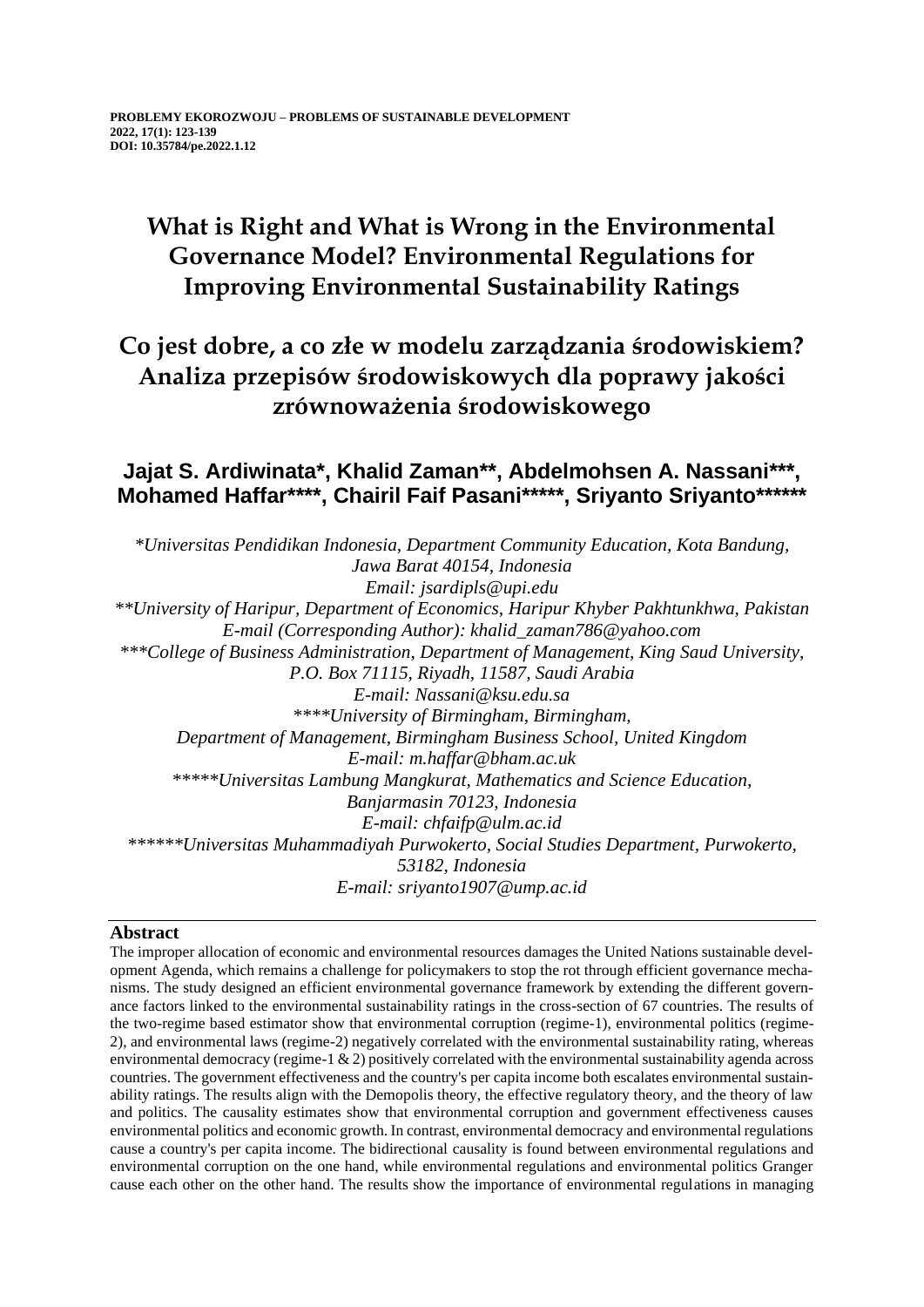ecological corruption and politics across countries. The variance decomposition analysis suggested that environmental politics likely influenced the environmental sustainability agenda, followed by government effectiveness and environmental democracy for the next ten years. The study emphasized the need to design an efficient environmental governance framework that minimizes environmental corruption and enables them to move towards environmental democracy, stringent environmental laws, and regulations. Government effectiveness would mainly be linked to reducing corruption and political instability to achieve clean, green and sustainable development.

**Key words:** environmental sustainability rating, environmental governance indicators, environmental regulations, government effectiveness, switching regression

#### **Streszczenie**

Niewłaściwa alokacja zasobów gospodarczych i środowiskowych szkodzi Agendzie ONZ na rzecz zrównoważonego rozwoju, która pozostaje wyzwaniem dla decydentów, aby powstrzymać negatywne trendy za pomocą skutecznych mechanizmów zarządzania. W ramach tego studium opracowano efektywne ramy zarządzania środowiskiem poprzez rozszerzenie zakresu różnych czynników zarządzania związanych z ocenami poziomu zrównoważenia środowiskowego wśród 67 krajów. Wyniki pokazują, że korupcja środowiskowa (system-1), polityka środowiskowa (system-2) i prawo środowiskowe (system-2) ujemnie korelowały z oceną zrównoważenia środowiskowego, podczas gdy demokracja środowiskowa (systemy-1 & 2) pozytywnie skorelowane są z Agendą zrównoważonego rozwoju środowiska w różnych krajach. Zarówno skuteczność rządu, jak i dochód kraju na mieszkańca podnoszą oceny zrównoważenia środowiskowego. Wyniki są zgodne z teorią Demopolis, efektywną teorią regulacji oraz teorią prawa i polityki. Szacunki przyczynowości pokazują, że korupcja środowiskowa i skuteczność rządu wpływają na politykę środowiskową i wzrost gospodarczy. W przeciwieństwie do tego, demokracja środowiskowa i regulacje środowiskowe powodują wzrost dochodu na mieszkańca. Dwukierunkowy związek przyczynowy występuje między regulacjami środowiskowymi a korupcją środowiskową z jednej strony, podczas gdy regulacje środowiskowe i polityka środowiskowa Granger są ze sobą bezpośrednio związane. Wyniki pokazują znaczenie przepisów środowiskowych w zarządzaniu korupcją ekologiczną i polityką w różnych krajach. Analiza rozkładu wariancji sugeruje, że polityka środowiskowa prawdopodobnie wpłynęła na program zrównoważonego rozwoju środowiska, a nastepnie skuteczność rządu i demokracje środowiskową przez następne dziesieć lat. W badaniu podkreślono potrzebę zaprojektowania skutecznych ram zarządzania środowiskiem, które zminimalizują korupcję środowiskową i umożliwią dążenie do demokracji środowiskowej, rygorystycznych przepisów i regulacji dotyczących ochrony środowiska. Skuteczność rządu byłaby powiązana głównie z ograniczaniem korupcji i niestabilności politycznej w celu osiągnięcia czystego, zielonego i zrównoważonego rozwoju.

**Słowa kluczowe:** klasyfikacja zrównoważoności środowiskowej, wskaźniki zarządzania środowiskowego, regulacje środowiskowe, skuteczność rządu

#### **1. Introduction**

The word *Governance* refers to the set of policies and strategies that countries utilize to attain broadbased economic growth. The governments exercise different action plans to stabilize socio-economic and environmental issues and govern sound institutional policies. It remains at six main dimensions, i.e., voice and accountability, political stability, government effectiveness, regulatory quality, the rule of law, and control of corruption. The estimates of the stated governance indicators fall in the values between -2.5 (weak) to 2.5 (strong), which shows variability in the governance performance across countries. The countries ranked based on their percentile ranking ranges from 0 (lowest) to 100 (highest) rank. The given estimates are helpful to monitor the country's governance position in each index and help reach strong governance performance (WGI, 2021). The efficient governance framework is vital to safeguarding environmental and natural resources that need to be comprehensive and practical in all aspects, for instance, from the evaluation phase to governing the environmental system (Bennett & Satter-

field, 2018). The governance framework should be collaborative, linked to addressing communities and stakeholders to move forwards to resolve environmental issues (Gieseke, 2020). Environmental justice and ecological sustainability are the main policy factors for utilizing the environmental governance factors. The power-sharing from governments to the local institutions, communities and non-governmental organizations improve the governance framework. The governance framework should be equitable, fair, transparent, liable, broad, integrated, competent, and efficient (Savage et al., 2020). Every year, the World Bank Group published different Country Policy and Institutional Assessment (CPIA) reports, mainly focused on twenty essential rating factors, including human resource rating, business regulatory rating, debt policy, economic management, revenue mobilization, public resource equity, financial sector performance, fiscal policy rating, gender equality, macroeconomic management, social inclusion, environmental sustainability rating, property rights, public sector management, budgetary quality, public administration quality, social protection, structural policies, trade rating, and public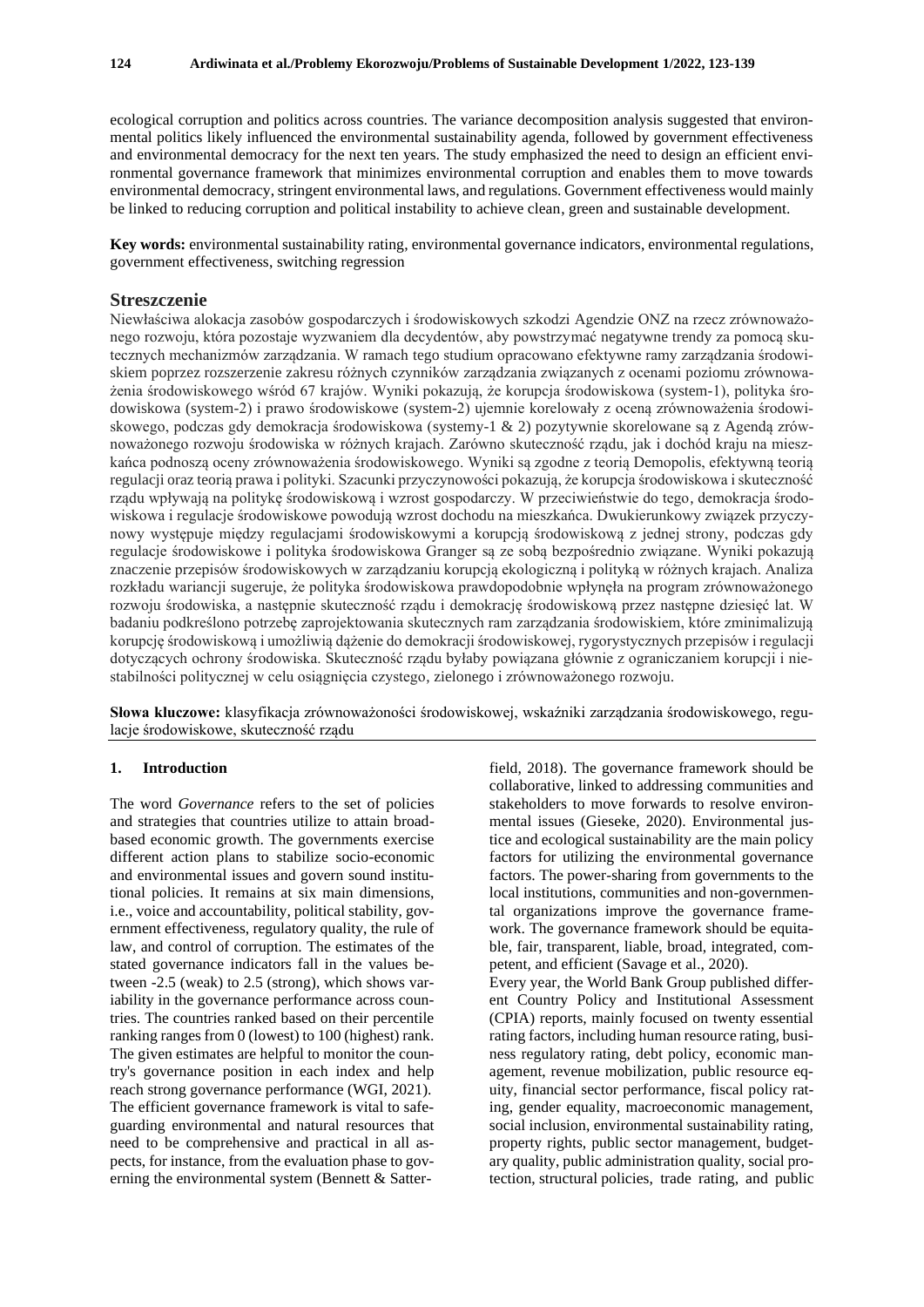

Figure 1. High-Rated Environmentally Sustainable Rating Countries (ESR≥4) and Few Positive Environmental Governance Indicators, source: World Bank (2020). Note: ESR shows environmental sustainability ratings, ENVLAW shows environmental laws, GOVTEFF shows government effectiveness, and ENVDEM shows environmental democracy.

sector governance rating. The scale is fixed in between 1 (low) and 6 (high) sustainability ratings. The study selected environmental sustainability rating among the twenty stated rating indices directly linked with governmental environmental policies to conserve ecological and natural resources, leading to the sustainable use of ecological resources to control negative environmental externalities (World Bank, 2021). Figure 1 shows high-rated environmental sustainability rating countries with a value greater than equal to four (out of six). Benin economy, in many cases, has negative governance indicator values in environmental politics, government effectiveness, regulations, laws, and corruption, while a country has a positive value in democracy. Equatorial Guinea, Macao, Moldova, and West Bank & Gaza have a negative value in democracy. Barbados, Chile, UK, Macao, Portugal, and Slovenia positively value political stability. Government effectiveness is weaker in the economies of Benin, Equatorial Guinea, Moldova, and West Bank & Gaza. The positive value of environmental regulations has been found in Barbados, Chile, UK, Georgia, Macao, Portugal, and Slovenia. Environmental laws and corruption are mainly found in Benin, Equatorial Guinea, Moldova, and West Bank & Gaza. Based on the crucial discussion, designing an efficient environmental governance framework is imperative to achieve a green and clean, sustainable agenda.

A more significant body of knowledge already exists for governance indicators and their impact on different socio-economic and environmental factors (Qureshi et al., 2019; Mazur et al., 2019; Adams et al., 2019). While very few scholarly works are pre-

sent to design and evaluate an efficient environmental governance framework (Thaler, 2021; Dressel et al., 2021; Reed et al., 2021; Peker & Ataöv, 2021). The present study builds an effective, sustainable environmental governance framework encompassing environmental justice and sustainability features to advance shared global prosperity. Cheng et al. (2020) argued that the Chinese economy faced severe difficulties in attaining environmental sustainability agenda because of the greater industrialization process, which ultimately increases emissions, water use and energy demand. The country is going forward to use a three-line environmental governance mechanism to minimize negative environmental externalities. The results conclude that efficient use of environmental governance framework would be helpful to attain the country's vision of green growth agenda. Van Assche et al. (2020) emphasized developing an efficient governance model that supports environmental integrity and sustainability to move forward towards global prosperity. Tang & Geng (2020) stressed the need to improve the environmental governance process that linked it with the wideranging valuation process of natural resource management, mitigate pollution sources, government effectiveness to manage public resources, and lawful activities. Lawless et al. (2020) suggested that societal norms as a mainstream environmental governance framework. It includes holding human rights about environmental protection, unlocking women's potential in the mainstream of all public and private spheres, and environmental protection, equity, and ecological justice. These features help to maintain social dignity, leading towards humanity. Gupta et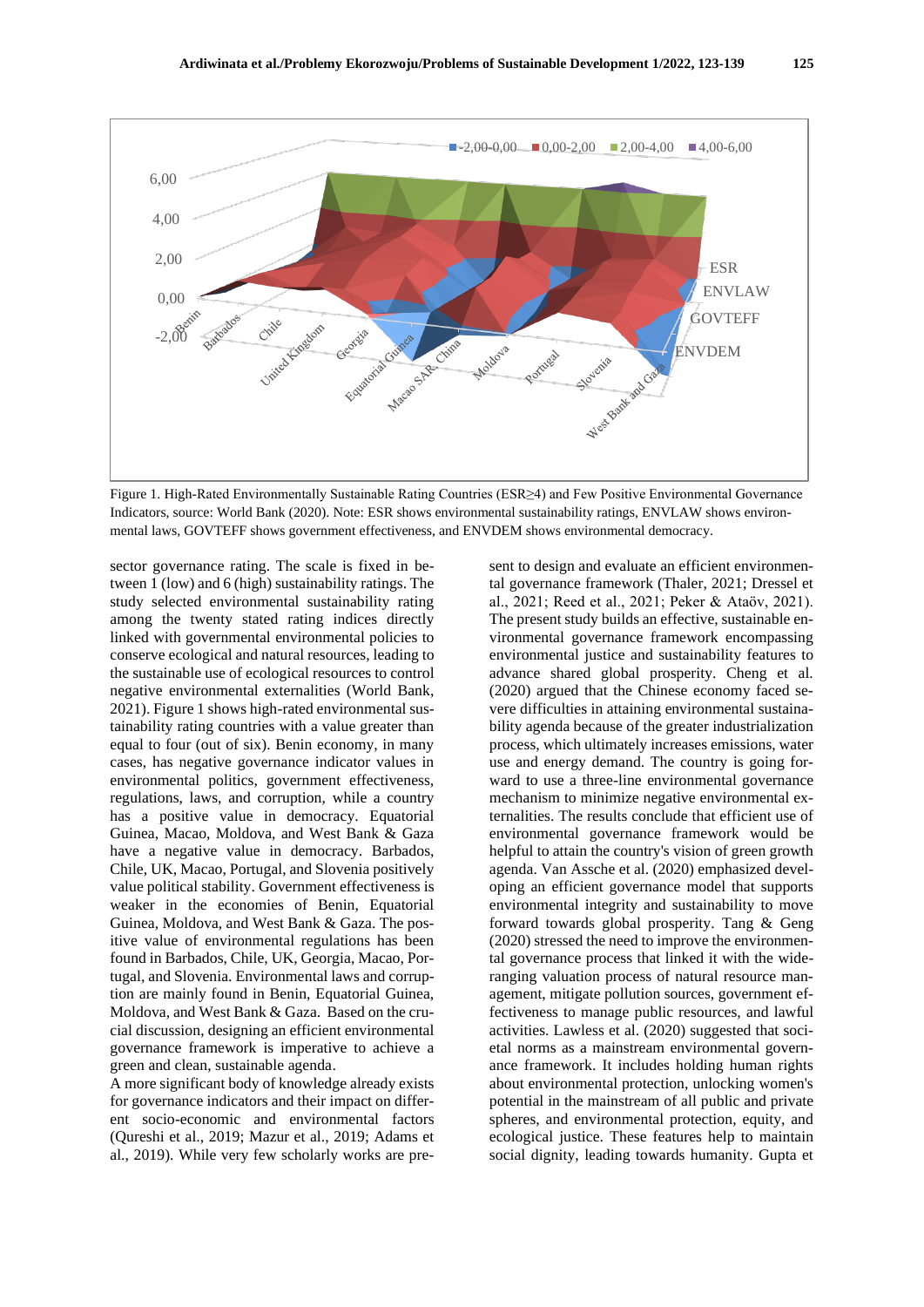al. (2020) highlighted building an efficient governance framework that is accountable to the transparent system of public governance and moves forward towards attaining ecological conservation. Jager et al. (2020) discussed the positivity of the participatory and collaborative governance approach that likely influences ecological standards to meet the sustainability principle and is helpful for decisionmaking processes to reach out at some conclusive remarks. Ahmed et al. (2021) investigated the asymmetric relationship between governance factors and ecological footprints by using aggregated and disaggregate analysis in the context of the USA economy. The results show that economic globalization increases ecological footprints in a positive asymmetric shock while alleviates it with the negative asymmetric shocks. Further, positive shocks about social globalization improve environmental quality, linking it with political globalization to mitigate ecological footprints. The results emphasized the need to re-structure the environmental governance framework to absorb the negative environmental externalities of globalization worldwide. Moussa et al. (2021) considered a case study of the UK firms that publicly disclosed their environmental targets to perform efficiently in environmentally friendly production. The results show that the UK forms although compassionate about the environment and keen to achieve environmental set targets; however, there is greater variability and inconsistency reported about their disclosure of environmental targets. The results underlined the need to improve corporate disclosure policies about their environmental standards and targets that help manage stakeholders and communities' perceptions about their legitimacy. Nguyen (2021) stressed the need to improve institutional performance and uphold the law to improve tourism activities and environmental sustainability. The study considered more than three thousand tourism companies in Vietnam in the year 2018 and found the Ushaped relationship between the rule of law and foreign inbound tourism, underlined the environmental governance framework. The study underscored developing a better governance framework that reduces the conflict between the performance of the local and foreign tourism companies and the rule of law in a country. Kagaya & Wada (2021) argued that the environmental governance system should be well-organized and problem-solving up to the regional level, leading to its ecological conservation. Watershed management is the important task to control floods, efficient use of water resources, and river management, which is possible when the ecological governance system is tied up with the new environmental standards and sustainability principles. Aguilera et al. (2021) investigated the corporate actions about the environmental sustainability scoring under the environmental governance system that is tied up with the global financial system, regulatory

framework, and stakeholders. The corporate governance actors likely achieve ecological sustainability outcomes that make policies under the sustainability principles. Dressel et al. (2021) suggested that the collaborative governance approach is considered a good exemplary case that is valuable to minimize negative environmental externalities. The greater need to design an ecological governance framework should be flexible to utilize institutional factors to move forward towards a social learning process that benefits stakeholder groups. Jiang et al. (2021) concluded that coherent and efficient ecological governing policies support the effectiveness of government policies to improve air quality levels, leading the governing policies transparent, structurally adjusted, and symmetric disclosure of environmental policies. Gök & Sodhi (2021) collected and analyzed the environmental governance data of 115 countries from 2000 to 2015 and found that high-income countries enjoyed better governance practices that were helpful to improve their air quality indicators. On the other hand, the low- and middle-income countries need to be designed an eco-friendly governance policy to mitigate negative environmental externalities Based on the literature review, the study formulated the following research hypotheses, i.e.,

*H1: The green growth agenda is likely to be positively influenced by environmental democracy and shared political wisdom.*

*H2: Incentive-based regulations and government effectiveness likely to play their roles to achieve environmental sustainability agenda, and* 

*H3: Environmental corruption is likely to influence ecological sustainability ratings, leading to environmental legislation negatively.* 

The study contributed to the existing literature from different perspectives. First, the study modified world governance indicators to environmental governance indicators using environmental sustainability ratings (used as a response variable in the study) to build an environmental governance framework in a large cross-section of data. Second, the study proposed three different theories related to the environmental governance framework, i.e., Demopolis theory (emphasis on environmental democracy and environmental politics), Effective regulatory theory (emphasis on government effectiveness and environmental regulations), and Theory of law and corruption (emphasis on environmental laws and environmental corruption). Based on the stated theories, the study built an efficient, sustainable governance system and possessed greater good governance indicators across countries. Finally, the study used the country's per capita income as a control variable related to environmental governance indicators and ecologically sustainable ratings, which gives synergy to the governance framework to move forward towards green development.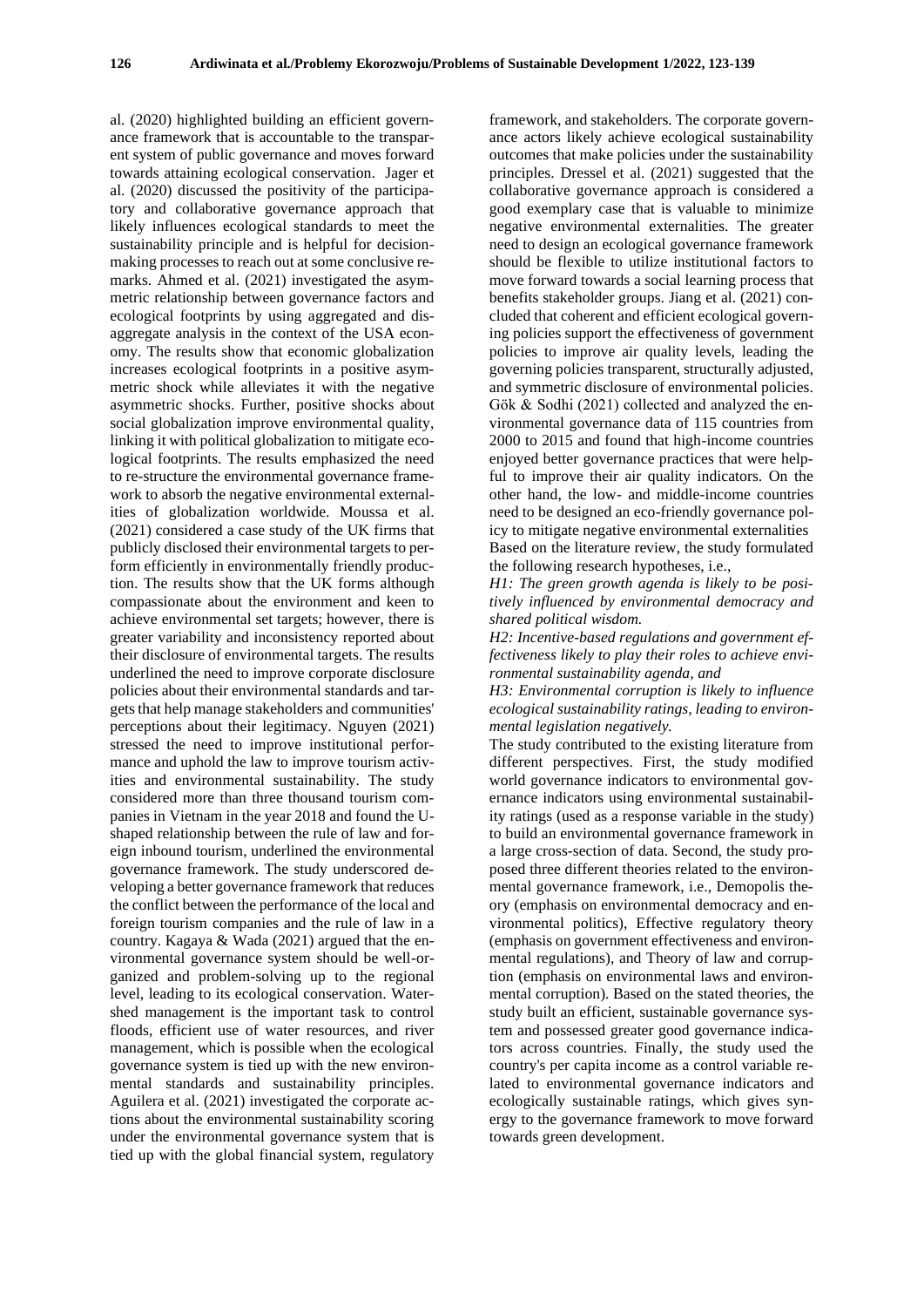Based on the contribution, the study followed the three research questions that related to environmental sustainability, i.e**.,** *to what extent environmental democracy and environmental politics influenced ecological sustainability ratings?* This question is leading the Demopolis theory that argued that greater environmental democracy would likely improve ecological sustainability ratings while impairs due to political instability. The second research question is about the theory of government effectiveness and environmental regulations, i.e., *does government effectiveness and incentive-based environmental regulations increases ecological ratings?* The effective regulatory theory contended that government policies and formal & informal environmental regulations help the world economies to move forward towards green development through contingent evaluation of willingness-to-pay for environmental protection and carbon pricing. Finally, the third research question is: *does environmental legislation and environmental corruption move together in the opposite direction against ecological ratings?* The stringent environmental laws help reduce dirty pollution, while environmental corruption deteriorates ecological sustainability ratings that need to be stabilized through efficient governance mechanisms to stop the rot.

The stated research questions derive the study's main objectives, which are as follows:

- i) To examine the role of environmental democracy and politics in improving ecological sustainability ratings in extensive cross-sectional data.
- ii) To assess the role of effective government policies and sound ecological regulations in enhancing green sustainability agenda, and
- iii) To investigate the impact of stringent environmental legislations and increasing corruption on environmental sustainability ratings across countries.

Based on the study's contribution, proposed set of research questions, and study objectives, the study moves forward to design an efficient environmental governance framework that encompasses all the important considerations of building any framework for their acceptability. The study achieved the stated objectives by utilizing sophisticated statistical techniques that help to formulate sound sustainability policies across countries.

#### **2. Data and Methodology**

The study utilized the number of world governance indicators concerning environmental sustainability ratings to form an environment governance indicator, i.e., environmental democracy (denoted by EN-VDEM), politics (denoted by ENVPOL), effectiveness (denoted by GOVTEFF), regulations (denoted by ENVREG), laws (denoted by ENVLAW), and environmental corruption (denoted by ENVCOR). The governance indicators taken from the World Governance database (WGI, 2021) have index values that fall between  $-2.5$  (low governance) to  $+2.5$ (high governance). Further, the data of environmental sustainability rating (denoted by ESR) and GDP per capita (denoted by GDPPC) were taken from the World Bank (2021). The ESR index value contains 1 (low) to 6 (high) sustainability rating data set while GDP per capita is in constant 2010 US\$. The crosssectional data of 67 countries were used in the analysis for 2019. Table 1 in the appendix shows the list of countries for ready reference.

#### *2.1. Theoretical Underpinning*

The study makes sure the following theoretical considerations before designing the environmental governance framework.

- i) The framework covered all essential aspects of human development, including political aspects, social, and economic aspects.
- ii) Government, business entities, and civil society get equally benefited from the green reforms.
- iii) The suggested framework is broad and flexible, and it contains all aspects of public goods.
- iv) The environment and resource conservation agenda is considered a priority and in line with international standards.
- v) The command-and-control mechanism is introduced that is fair and easily applicable to all segments of society.
- vi) Environmental justice, equity, and sustainability are covered in the governance framework, leading to sharing at all levels.
- vii) Greater transparency, access to resources, and freedom of voice are used as governing factors in this framework.
- viii) Political reforms, capacity building, and policy integration are the key determinants of the governance system.
- ix) Well-defined policies, institutional reforms, and practical implications are linked with the framework.
- x) Legislative reforms, technical collaboration and innovation are suggested as a part of the governance framework.
- xi) Regulatory control, business disclosure, and management process streamline with the framework.
- xii) Structural forces, cultural beliefs, and political ecology are considered for the governance framework.
- xiii) Private property rights allow owners to manage resources better and link them with the market incentives that help design the governance framework.
- xiv) Environmental laws are applied in order to implement environmental policies forcefully for fulfilling the need of future generations, and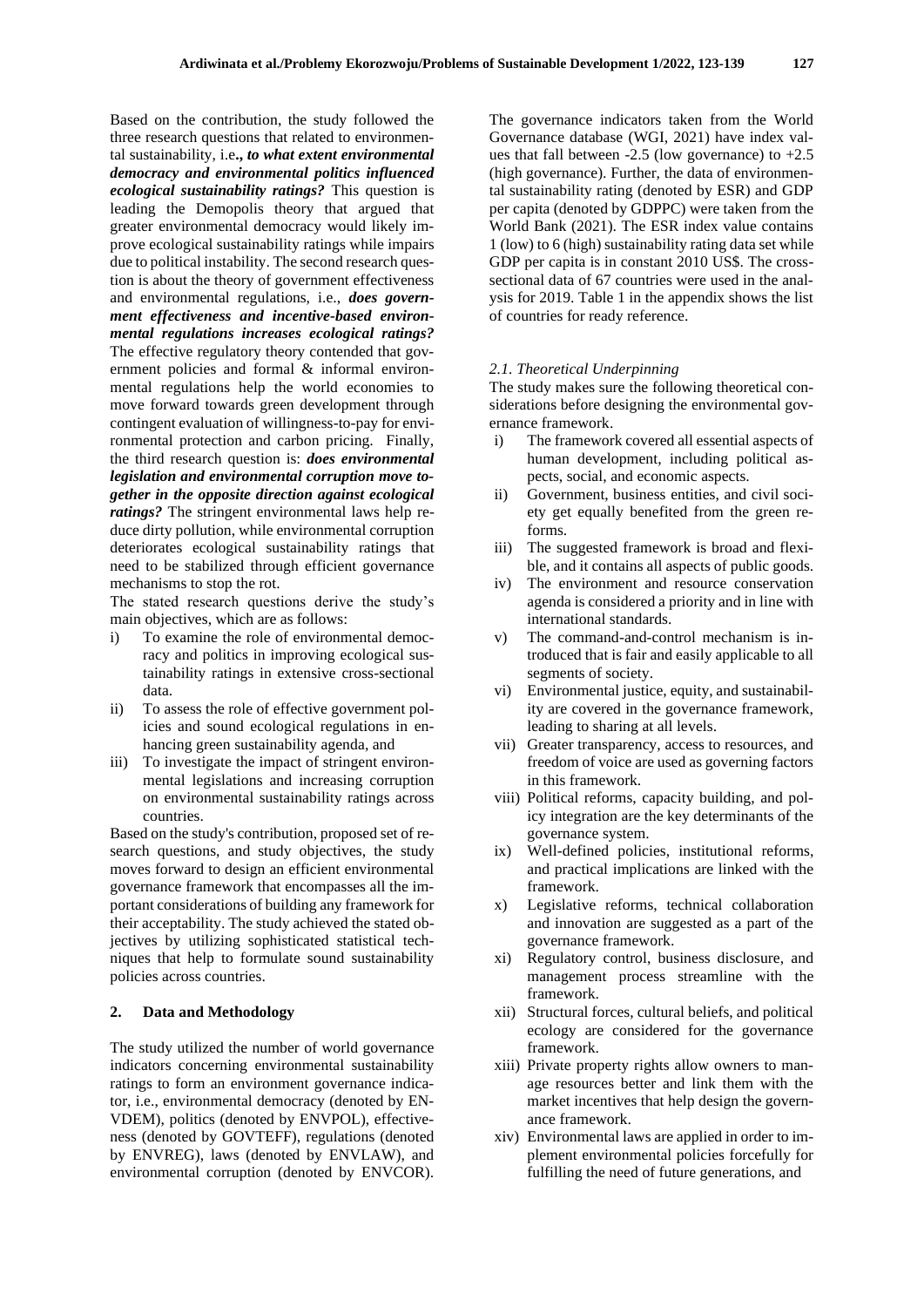





Figure 3. Effective Regulatory Theory, source: Self-extract

xv) Cross-scale governance is applied at the core of the environmental governance framework.

The stated fifteen points are ensured while preparing the environmental governance framework. The study gets benefited from the recent scholarly work of Partelow et al. (2020) and extended their eight suggested theoretical considerations for evaluating environmental governance theory into the three different theories and developed a more pragmatic and flexible governance framework for green development, i.e.

**I) Demopolis Theory:** The Demopolis theory emphasizes freedom of expression, freedom of voice, and accountability that remains feasible in the country's political structure to correspond to the governance system. The symmetric information is liable when the country has a more significant social interaction with the stakeholders, directly or indirectly associated with the economic and environmental problems (Wang et al., 2020). The study utilized Demopolis theory to achieve the environmental sustainability agenda by using democracy

and politics that remain helpful to improve sustainability ratings. Figure 2 shows the Demopolis theory in the green developmental agenda to move toward sustainable production and consumption.

Figure 2 shows that Demopolis theory stands out of three essential elements. First, it discusses how to maintain ecological standards that are helpful to protect land and natural resources on an equitable basis. Second, it discussed the rights to get information about environmental destructions and healthcare externalities, leading to legislation for damages finally, the environmental social movements leading the environmental politics towards resource conservation and preservation for the future generation.

**II) Effective Regulatory Theory:** The Effective Regulatory theory greatly emphasized the need to devise stringent environmental reforms to reduce dirty production. The stated theory linked government effectiveness with ecological regulations to monitor environmen-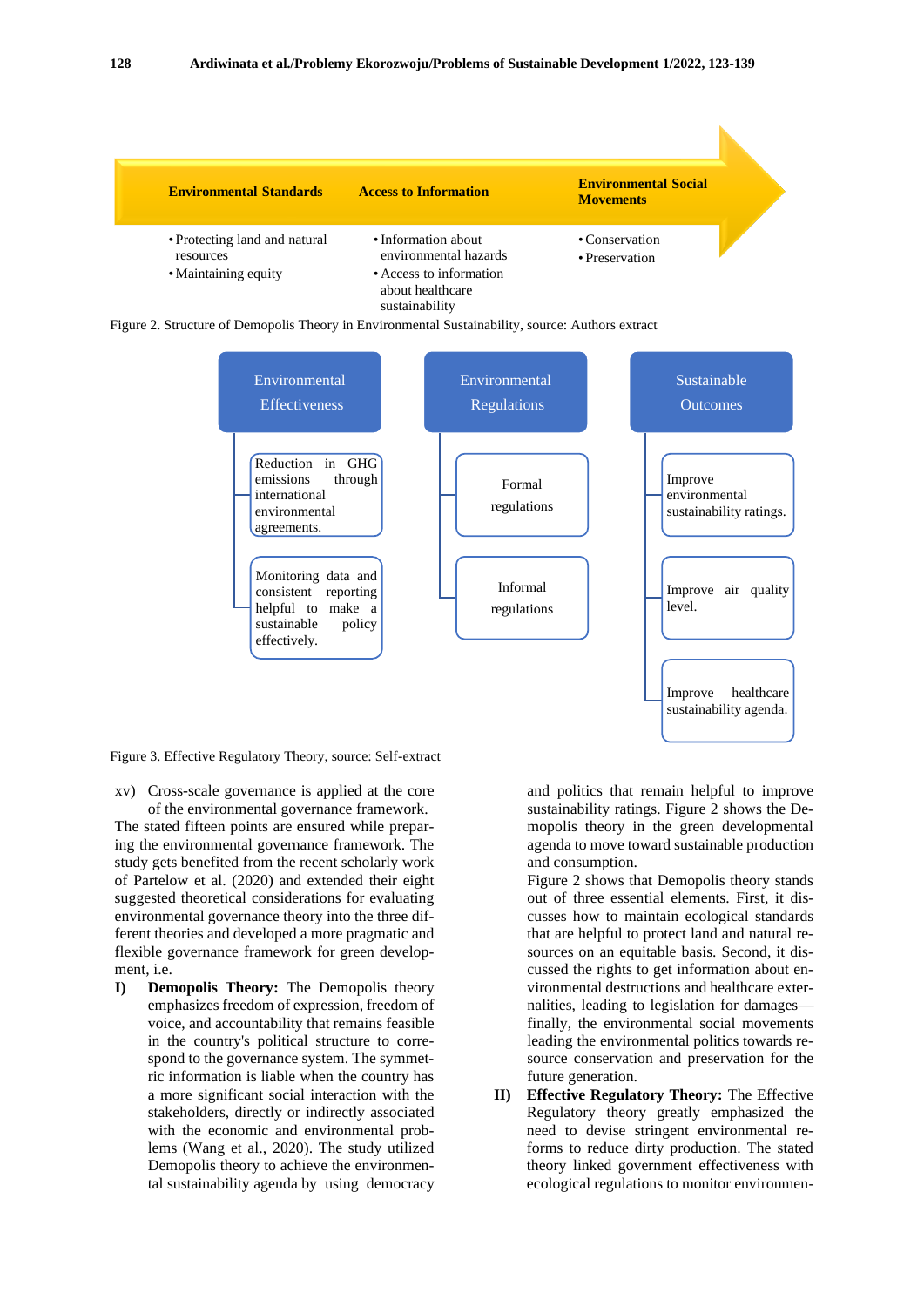

Figure 4. Theory of Environmental Laws and Corruption, source: Self-extract

tal and healthcare damages and moving towards a solid regulatory policy to combat the environmental evils, which deteriorating healthcare sustainability agenda. The incentive-based model to improve environmental quality always remains debatable in eco-centric theories, which remains a need to reach some conclusive remarks (Pasgaard et al., 2017). Technological development (Zhang et al., 2018), renewable fuels (Le & Sarkodie, 2020), cleaner production techniques (Giannetti et al., 2020), and carbon pricing (Anser et al., 2021) remains used in environmental regulations to subside the negative environmental externalities. Figure 3 shows the main elements of effective regulatory theory for ready reference.

Figure 3 shows that reliable data and reporting are helpful to devise green policies to mitigate GHG emissions effectively. Formal environmental regulations help to reduce negative environmental externalities through carbon taxes and emissions-cap trading (Zaman et al., 2021). The emerging awareness of environmentally friendly products leading the informal regulations to publicize information about environmental damages (Ramzan et al., 2019). The contingent evaluation technique can formally devise green policies based on willingness to accept or pay for environmental protection (Gupta & Chatterjee, 2021). The green outcomes would be improving environmental

ratings, air quality levels, and improving healthcare status worldwide.

**III) Theory of Law and Corruption:** The theory of law and corruption comprises environmental laws and corruption. Environmental laws were designed to reduce environmental corruption (Williams & Dupuy, 2017). The protection of environmental and natural resources is essential to move forwards to attain the United Nations sustainable development goals till 2030 (Qureshi et al., 2019). Pollution control laws, waste management, and cleanup costs all are associated with environmental laws (Rajmohan et al., 2019). The formal and informal environmental regulations align international environmental protection agencies to green policies (Coenen et al., 2021). Environmental corruption limits sustainable policies and economic agendas, fueling poverty, criminality, and biodiversity loss (Tacconi & Williams, 2020). The greater need to strengthen the governance reforms and international enforcement to reduce environmental corruption is vital for healthy well-being. Figure 4 shows the main possible elements of the theory of environmental laws and corruption for ready reference.

Based on the theoretical underpinning of the literature, the study formulated the environmental governance model, where environmental sustainability rating influenced the governance factors and the country's economic growth, i.e.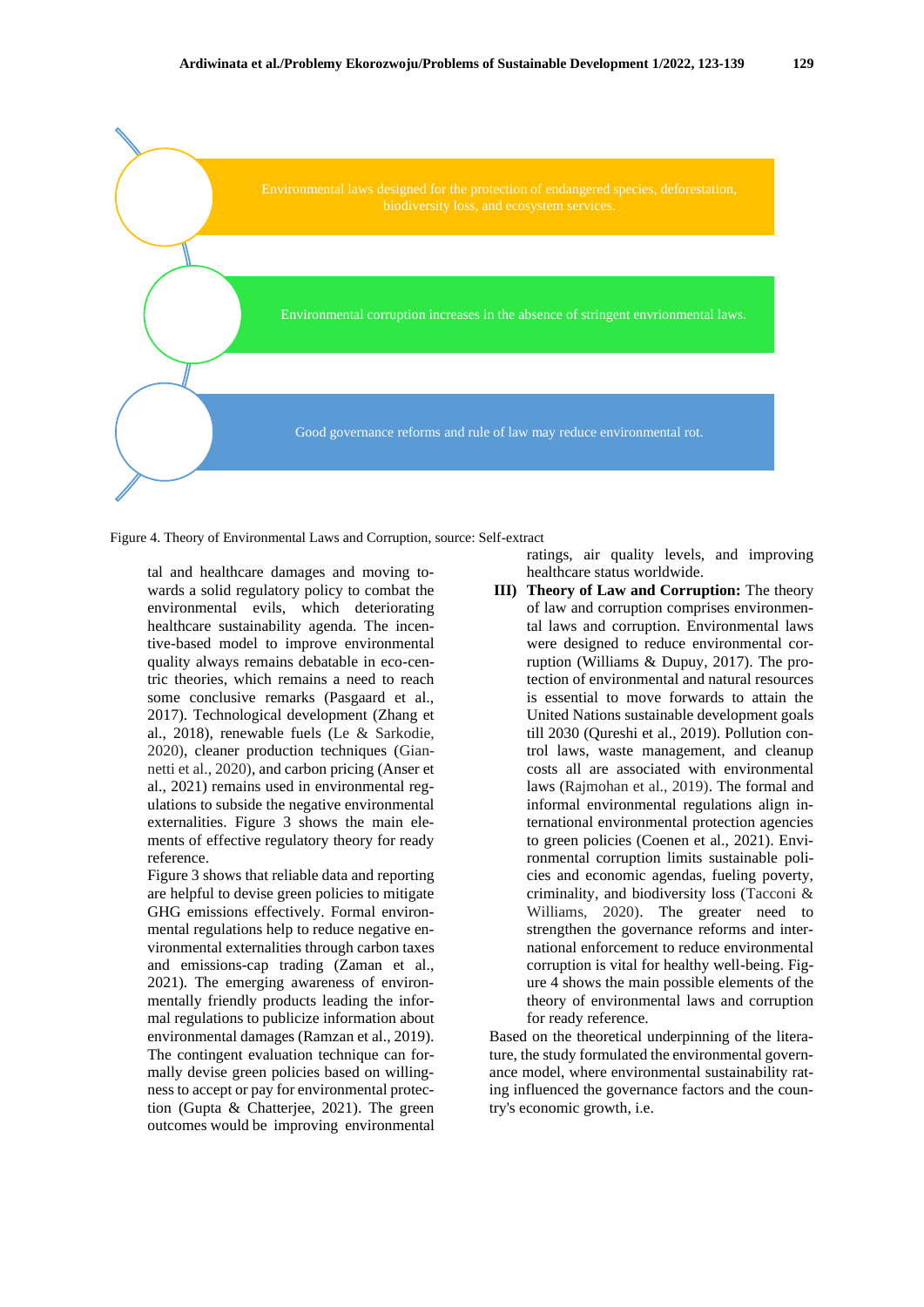$$
ESR_{67,2019} = \delta_0 + \delta_1 ENVDEM_{67,2019} + \delta_2 ENVPOL_{67,2019} + \delta_3 GOVTEFF_{67,2019} + \delta_4 ENVREG_{67,2019} + \delta_5 ENVLAW_{67,2019} + \delta_6 ENVCOR_{67,2019} + \delta_7 GDPPC_{67,2019} + \varepsilon_{67,2019} \therefore \frac{\partial (ESR)}{\partial (ENVDEM)} > 0, \frac{\partial (ESR)}{\partial (ENVPOL)} < 0, \frac{\partial (ESR)}{\partial (GOVTEFF)} > 0, \frac{\partial (ESR)}{\partial (ENVREG)} > 0, \frac{\partial (ESR)}{\partial (ENVLAW)} > 0,
$$
\n(1)\n
$$
\frac{\partial (ESR)}{\partial (ENVCOR)} < 0
$$

where ESR shows environmental sustainability rating, ENVDEM shows environmental democracy, ENVPOL shows environmental politics, GOVTEFF shows government effectiveness, ENVREG shows environmental regulations, ENVLAW shows environmental laws, ENVCOR shows environmental corruption, GDPPC shows GDP per capita, and ε shows error term.

Equation (1) shows that environmental democracy, government effectiveness, environmental regulations, and environmental laws are likely to influence environmental sustainability ratings positively. In contrast, environmental politics and environmental corruption are likely to affect sustainability ratings across countries negatively. Figure 5 shows the environmental governance framework for ready reference.

#### *2.2. Econometric Framework*

Based on the theoretical literature and supported argument to build an environmental governance framework, equation (1) is empirically estimated by the switching regression approach. Further, the causal inferences have been drawn based on Granger causality estimates. Finally, the forecasted relationship has been analyzed through variance decomposition analysis (VDA). Qnadt (1972) first derived the regime-based switching regression model that overcomes the mixture of generalized distributions in the regression. The sample is segregated based on either known or unknown sample separation. The a priori information about sample segregation in the underlying regimes leading to the known sample segregation; otherwise, it would lead to unknown sample segregation. The current study has some sample information, but this information is not enough to fall in the known sample separation; hence we used unknown sample separation in the two different regimes. The classical switching regression model is presented here that elaborated the equation (1) into two different equations, which includes regime-1 and regime-2 equations and standard equation, i.e., Regime-1  $& 2$  equations:

$$
ESR_{67,2019} = \delta_0 + \delta_1 ENVDEM_{67,2019} + \delta_2 ENVPOL_{67,2019} + \delta_3 ENVREG_{67,2019} + \delta_4 ENVLAW_{67,2019} + \delta_5 ENVCOR_{67,2019} + \varepsilon_{67,2019}
$$
 (I)  
- Common equation:  

$$
ESR_{57,2019} = \delta_0 + \delta_1 GOVTEFE_{57,2019}
$$

$$
+\delta_2 GDPPC_{67,2019} + \varepsilon_{67,2019} \tag{II}
$$

By combining equations (I) and (II), the switching regression equations become similar to the equation (1) as presented earlier.

After estimating equation (1), the study moves forward to estimate cause-effect relationships between the governance indicators and environmental sustainability rating. The Granger causality test is applied on the cross-sectional data set and deduce the four possible causation between the stated variables, i.e.

Case I: One-way causation running from governance indicators to environmental sustainability rating, i.e. Demopolis Factors:



Case II: Reverse causation running from environmental sustainability rating to governance indicators, i.e.

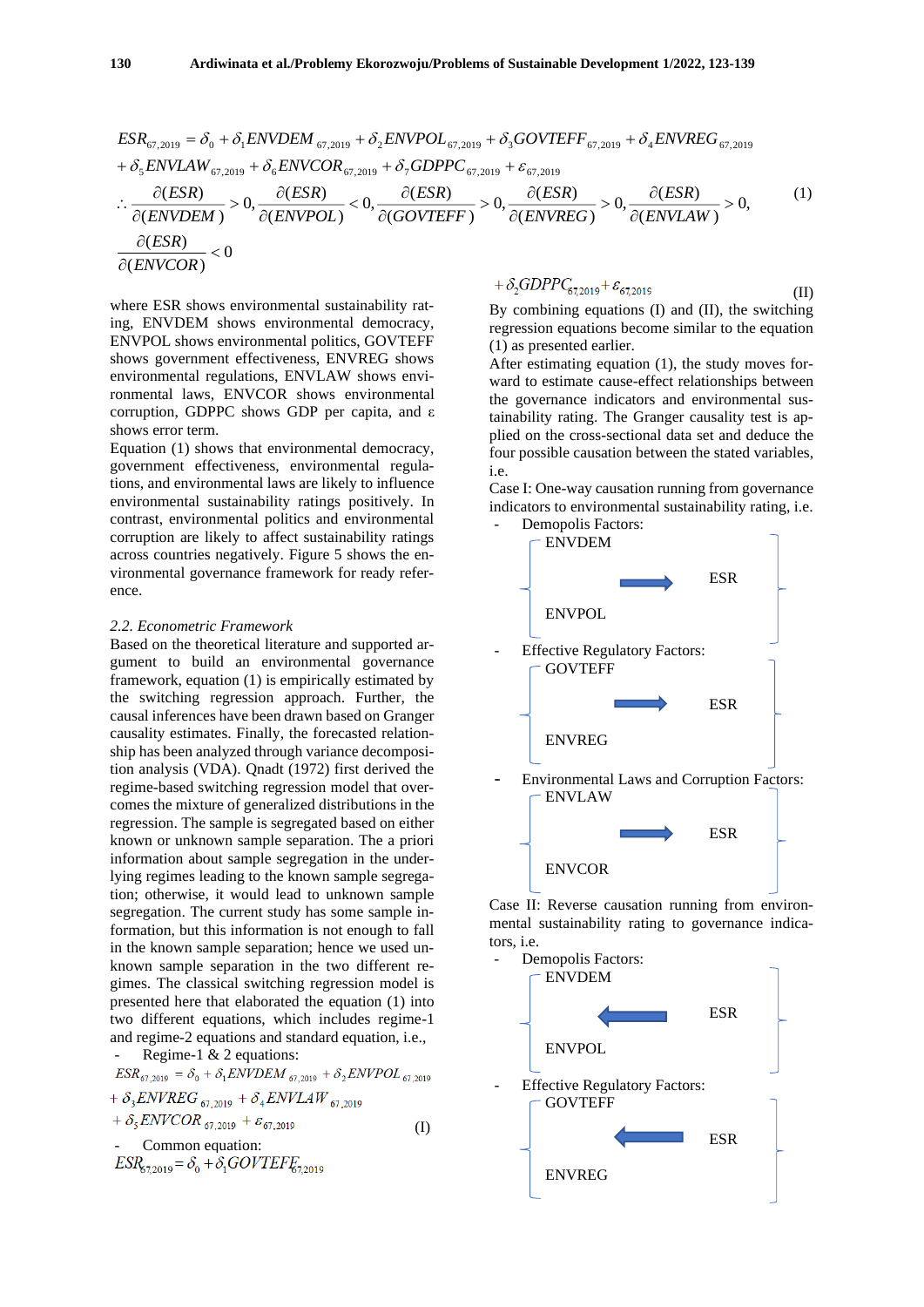Environmental Laws and Corruption Factors:



Case III: Two-way causation between governance indicators and environmental sustainability rating, i.e.



- Environmental Laws and Corruption Factors: ENVLAW



Finally, Case IV: No causation between governance indicators and environmental sustainability rating, although highly correlated, i.e.,



After estimating the causal inferences, the study analyzed the forecast estimates between the governance and environmental suitability ratings through the VDA approach. The variation between the gov-

ernance factors that influenced the sustainability rating can be accessed over a time horizon. The study forecasted the estimates for the next ten years' time period and observed the greater magnitude to influence governance factors to sustainability rating. The VDA estimates were calculated based on vector autoregression (VAR) modelling in a multivariate framework. Equation (1) can be decomposed into VAR framework to understand the VDA approach, i.e.,

*Var(ESR) = E(Var[ESR/Environmental Governance Factors] + Var(E[ESR/Environmental Governance Factors]* Where,

E(Var[ESR/Environmental Governance Factors] = explained variation in the account of changes in the environmental governance factors, while

Var(E[ESR/Environmental Governance Factors] = unexplained variation in the account of other random factors other than the governance factors.

The VDA estimates show the fluctuations in the sustainability rating explained by the innovation of the governance indicators.

### **3. Results and Discussion**

Table 1 shows the descriptive statistics of the variables. The average value of environmental governance indicators are mainly with a negative sign, i.e., environmental corruption, democracy, law, and environmental politics have negative values of -0.071, -0.063, -0.024, and -0.055, respectively, while environmental regulations and government effectiveness have a positive mean value of 0.062 and 0.019, respectively. The minimum value of the environmental sustainability rating is 2, while the maximum value is 4.5, with an average value of 3.291. The stated variable is negatively skewed and high kurtosis value. The mean value of per capita income is US\$2320.357. The negative trended values of the selected governance indicators show that environmental sustainability rating would be going down, leading the economies towards unsustainable production and consumption. The environmental governance mechanism should be transparent and equitable, helps to move towards global prosperity.

Table 2 shows that environmental governance indicators positively correlated with the environmental sustainability rating; however, environmental corruption, democracy, laws, and regulations negatively correlated with the country's economic growth, which remains the question of achieving global prosperity. Government effectiveness is the policy variable that is positively correlated with the rest of the governance indicators. Environmental law improves democracy while it increases environmental regulations and government effectiveness – the need for improving governance indicators is key to moving forward towards environmental sustainability.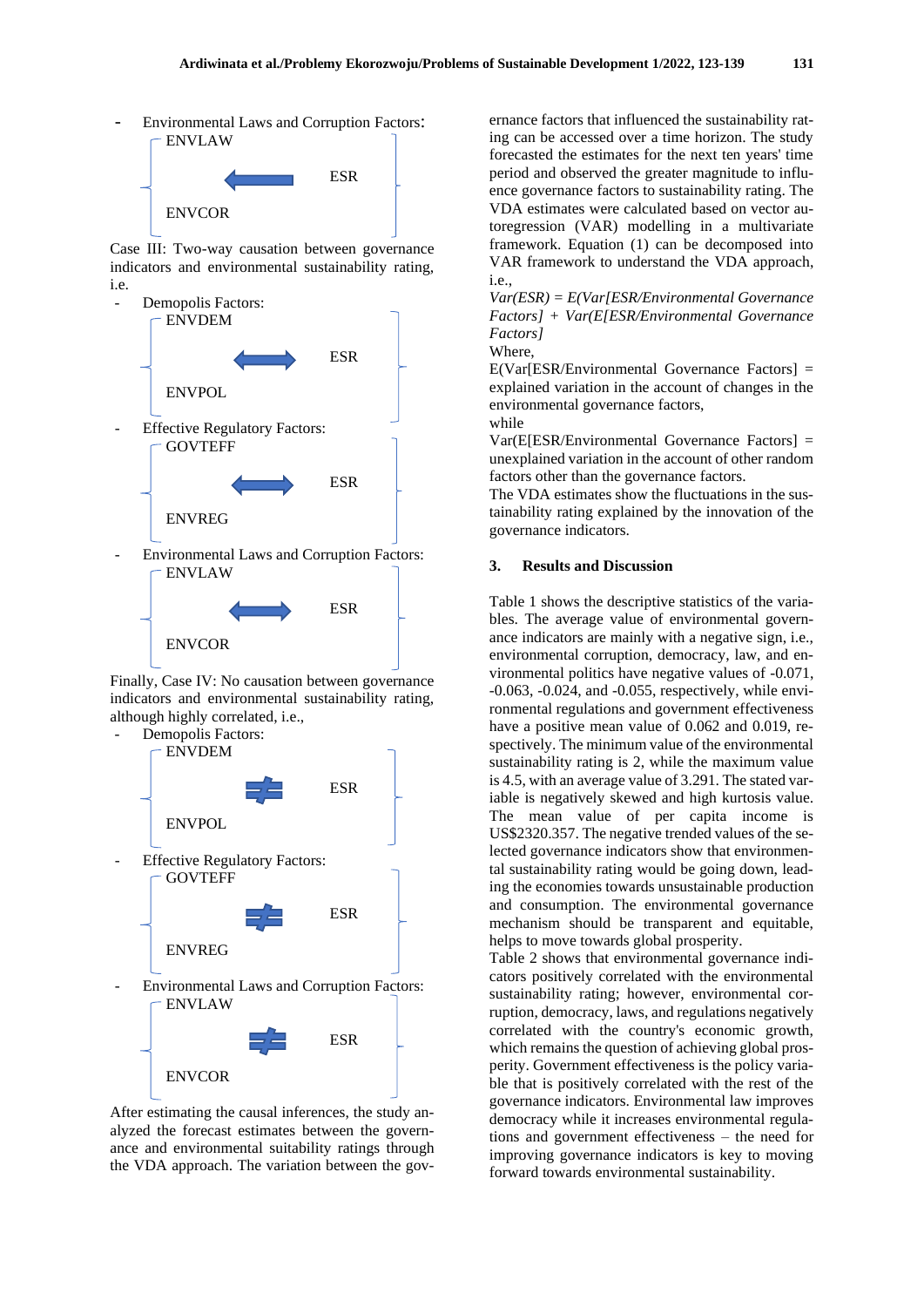

Figure 5. Environmental Governance Framework, source: Self Extract

| <b>Methods</b>  | <b>ENVCOR</b> | <b>ENVDEM</b> | <b>ENVLAW</b> | <b>ENVPOL</b> | <b>ENVREG</b> | ESR      | <b>GOVTEFF</b> | <b>GDPPC</b> |
|-----------------|---------------|---------------|---------------|---------------|---------------|----------|----------------|--------------|
| Mean            | $-0.071$      | $-0.063$      | $-0.024$      | $-0.055$      | 0.062         | 3.291    | 0.019          | 2320.357     |
| Maximum         | 2.159         | 1.524         | 1.878         | 1.627         | 2.161         | 4.500    | 2.221          | 9350.748     |
| Minimum         | $-1.773$      | $-1.974$      | $-1.969$      | $-2.558$      | $-2.048$      |          | $-2.451$       | 208.074      |
| Std. Dev.       | 0.962         | 0.943         | 0.930         | 0.891         | 0.887         | 0.523    | 0.942          | 2201.947     |
| <b>Skewness</b> | 0.639         | $-0.254$      | 0.389         | $-0.372$      | 0.384         | $-0.458$ | 0.197          | 1.731        |
| Kurtosis        | 2.655         | 2.069         | 2.217         | 3.020         | 2.597         | 3.186    | 2.647          | 5.326        |

Table 1. Descriptive Statistics

Note: ENVCOR shows environmental corruption, ENVDEM shows environmental democracy, ENVLAW shows environmental laws, ENVPOL shows environmental politics, ENVREG shows environmental regulations, ESR shows environmental sustainability rating, GOVTEFF shows government effectiveness, and GDPPC shows GDP per capita.

Table 3 shows the switching regression estimates and found that in regime-1, environmental corruption has a negative relationship with the environmental sustainability rating scale. In contrast, environmental democracy and environmental politics are positively associated with sustainability, leading the economy towards pragmatic and viable policy options. In regime-2, environmental democracy was positively affected, while environmental politics and laws negatively affected environmental sustainability ratings across countries. Government effectiveness and the country's per capita income increases environmental sustainability ratings, leading towards green and clean development. The results align with the earlier studies, which confirmed that environmental governance indicators improve sustainability rating to move forward towards attaining green growth agenda (Rajesh &Rajendran, 2020; Sun et al., 2020; Rajesh, 2020). Leal & Marques (2021) argued that economic globalization allows dirty polluting industries to set up their production plants into less regulated environmental economies to gain economic profit. Moreover, political globalization improves environmental quality by imposing stringent environmental regulations to clear out the dirty industries. Environmental corruption and polluting industries can be restricted through incentivebased sustainable regulations. Ganda (2020) concluded that environmental corruption damaged the sustainability rating index, which needs to be limited through stringent environmental laws and regulations. Arminen & Menegaki (2019) found that climate and weather variations and corruption increases energy demand and carbon emissions, leading the global world into economic depression.

The results show that environmental democracy positively influenced the environmental sustainability rating in both regime-1 and regime-2. The result implies that freedom of expression to spread environmental views improves environmental quality to conserve ecological resources for future generations. Pickering et al. (2020) showed different challenges that democracy faced implementing the ecological conservation process, including the low level of public participation for willingness-to-pay for the environment, lack of expertise, governance issues, and limited ecological rights. These challenges are slowing down the governance process of improving envi-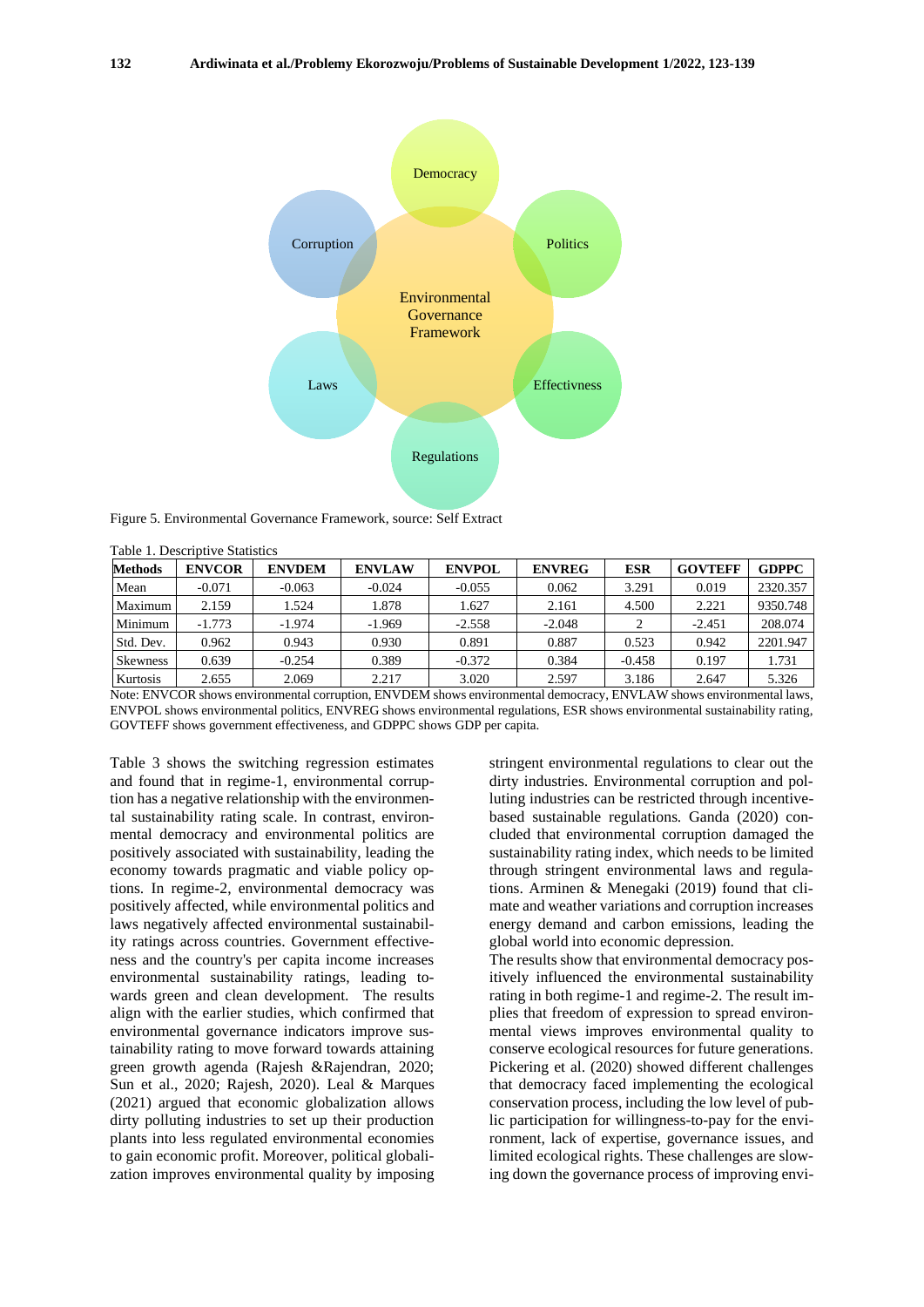| Correlation    |               |               |               |               |               |            |                |              |
|----------------|---------------|---------------|---------------|---------------|---------------|------------|----------------|--------------|
| Probability    | <b>ENVCOR</b> | <b>ENVDEM</b> | <b>ENVLAW</b> | <b>ENVPOL</b> | <b>ENVREG</b> | <b>ESR</b> | <b>GOVTEFF</b> | <b>GDPPC</b> |
| <b>ENVCOR</b>  |               |               |               |               |               |            |                |              |
|                | -----         |               |               |               |               |            |                |              |
|                |               |               |               |               |               |            |                |              |
| <b>ENVDEM</b>  | 0.757         |               |               |               |               |            |                |              |
|                | 0.000         | -----         |               |               |               |            |                |              |
|                |               |               |               |               |               |            |                |              |
| <b>ENVLAW</b>  | 0.937         | 0.762         |               |               |               |            |                |              |
|                | 0.000         | 0.000         | -----         |               |               |            |                |              |
|                |               |               |               |               |               |            |                |              |
| <b>ENVPOL</b>  | 0.705         | 0.660         | 0.758         |               |               |            |                |              |
|                | 0.000         | 0.000         | 0.000         | -----         |               |            |                |              |
|                |               |               |               |               |               |            |                |              |
| <b>ENVREG</b>  | 0.893         | 0.701         | 0.911         | 0.651         |               |            |                |              |
|                | 0.000         | 0.000         | 0.000         | 0.000         | -----         |            |                |              |
|                |               |               |               |               |               |            |                |              |
| <b>ESR</b>     | 0.412         | 0.391         | 0.400         | 0.345         | 0.455         |            |                |              |
|                | 0.000         | 0.001         | 0.000         | 0.004         | 0.000         | -----      |                |              |
|                |               |               |               |               |               |            |                |              |
| <b>GOVTEFF</b> | 0.913         | 0.661         | 0.935         | 0.728         | 0.940         | 0.435      |                |              |
|                | 0.000         | 0.000         | 0.000         | 0.000         | 0.000         | 0.000      | -----          |              |
|                |               |               |               |               |               |            |                |              |
| <b>GDPPC</b>   | $-0.099$      | $-0.043$      | $-0.089$      | 0.019         | $-0.057$      | 0.180      | $-0.107$       | $\mathbf{1}$ |
|                | 0.423         | 0.726         | 0.473         | 0.876         | 0.645         | 0.144      | 0.385          | -----        |

Table 2. Correlation Matrix

Note: ENVCOR shows environmental corruption, ENVDEM shows environmental democracy, ENVLAW shows environmental laws, ENVPOL shows environmental politics, ENVREG shows environmental regulations, ESR shows environmental sustainability rating, GOVTEFF shows government effectiveness, and GDPPC shows GDP per capita.

Table 3. Switching Regression Estimates

|                       |             | Dependent Variable: ESR         |                    |           |  |  |  |
|-----------------------|-------------|---------------------------------|--------------------|-----------|--|--|--|
| Variable              | Coefficient | Std. Error                      | z-Statistic        | Prob.     |  |  |  |
| Regime 1              |             |                                 |                    |           |  |  |  |
| $\mathsf{C}$          | 2.979       | 0.093                           | 31.708             | 0.000     |  |  |  |
| <b>ENVCOR</b>         | $-1.167$    | 0.278                           | $-4.196$           | 0.000     |  |  |  |
| <b>ENVDEM</b>         | 0.263       | 0.128                           | 2.042              | 0.041     |  |  |  |
| <b>ENVLAW</b>         | 0.404       | 0.283                           | 1.428              | 0.153     |  |  |  |
| <b>ENVPOL</b>         | 0.473       | 0.106                           | 4.451              | 0.000     |  |  |  |
| <b>ENVREG</b>         | $-0.238$    | 0.233                           | $-1.021$           | 0.307     |  |  |  |
|                       |             | Regime 2                        |                    |           |  |  |  |
| $\mathsf{C}$          | 3.123       | 0.076                           | 41.047             | 0.000     |  |  |  |
| <b>ENVCOR</b>         | 0.235       | 0.200                           | 1.177              | 0.238     |  |  |  |
| <b>ENVDEM</b>         | 0.416       | 0.136                           | 3.044              | 0.002     |  |  |  |
| <b>ENVLAW</b>         | $-0.701$    | 0.275                           | $-2.549$           | 0.010     |  |  |  |
| <b>ENVPOL</b>         | $-0.521$    | 0.151                           | $-3.432$           | 0.000     |  |  |  |
| <b>ENVREG</b>         | $-0.109$    | 0.198                           | $-0.550$           | 0.582     |  |  |  |
|                       |             | Common                          |                    |           |  |  |  |
| <b>GOVTEFF</b>        | 0.838       | 0.219                           | 3.812              | 0.000     |  |  |  |
| <b>GDPPC</b>          | 8.34E-05    | 2.16E-05                        | 3.870              | 0.000     |  |  |  |
| LOG(SIGMA)            | $-1.297$    | 0.125                           | $-10.360$          | 0.000     |  |  |  |
|                       |             | <b>Probabilities Parameters</b> |                    |           |  |  |  |
| $P1-C$                | $-0.280$    | 0.408861                        | $-0.687195$        | 0.4920    |  |  |  |
| Mean dependent var    | 3.291       |                                 | S.D. dependent var | 0.523     |  |  |  |
| S.E. of regression    | 0.541       |                                 | Sum squared resid  | 15.232    |  |  |  |
| Durbin-Watson stat    | 1.961       |                                 | Log likelihood     | $-31.753$ |  |  |  |
| Akaike info criterion | 1.425       |                                 | Schwarz criterion  | 1.951     |  |  |  |
| Hannan-Quinn criteria | 1.633       |                                 |                    |           |  |  |  |

Note: ENVCOR shows environmental corruption, ENVDEM shows environmental democracy, ENVLAW shows environmental laws, ENVPOL shows environmental politics, ENVREG shows environmental regulations, ESR shows environmental sustainability rating, GOVTEFF shows government effectiveness, and GDPPC shows GDP per capita.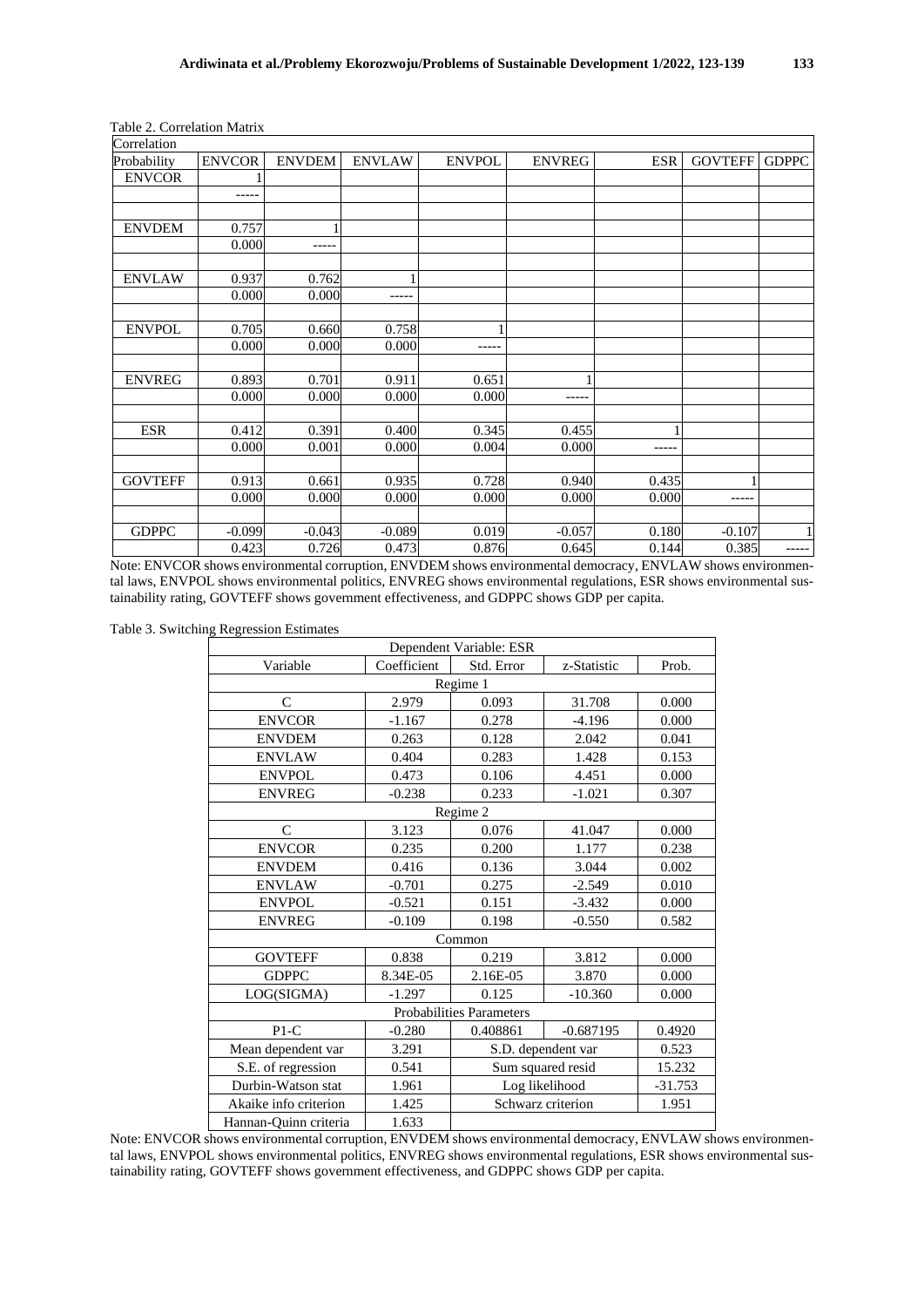| Table 4. Diagnostic Tests |  |
|---------------------------|--|
|---------------------------|--|

| <b>Tests</b>               | Values | <b>Prob. Value</b> | <b>Remarks</b>                    |
|----------------------------|--------|--------------------|-----------------------------------|
| Jarque-Bera Test           | 0.657  | 0.719              | Residual is normally distributed  |
| Breusch-Godfrey Serial     | 1.499  | 0.231              | Free from autocorrelation problem |
| <b>Correlation LM Test</b> |        |                    |                                   |
| Breusch-Pagan-Godfrey      | 0.889  | 0.520              | Homoscedastic                     |
| Heteroskedasticity Test    |        |                    |                                   |
| <b>Ramsey RESET Test</b>   | 0.398  | 0.691              | Model is stable                   |



Figure 6. CUSUM and CUSUM Square Test, source: Authors estimation

ronmental quality. Haseeb & Azam (2021) found that corruption and democracy have a differential impact on carbon emissions. The former deteriorates the environment while later improves environmental quality, leading the economies toward more pragmatic solutions to stop the rot and improve democracy betterment of the future generation. Usman et al. (2020) argued that democracy is helpful to improve air quality levels and reduces negative environmental externalities.

The negative relationship found between environmental laws, politics, and ecological suitability rating in regime-2 apparatus implies that the imposition of stringent laws for the betterment of the environment leading deterioration in the sustainability ratings because of a higher level of environmental politics. Asongu & Odhiambo (2020) suggested that governance indicators need to be improved to tackle negative environmental externalities. Barbosa et al. (2021) confirmed the viability of imposing stringent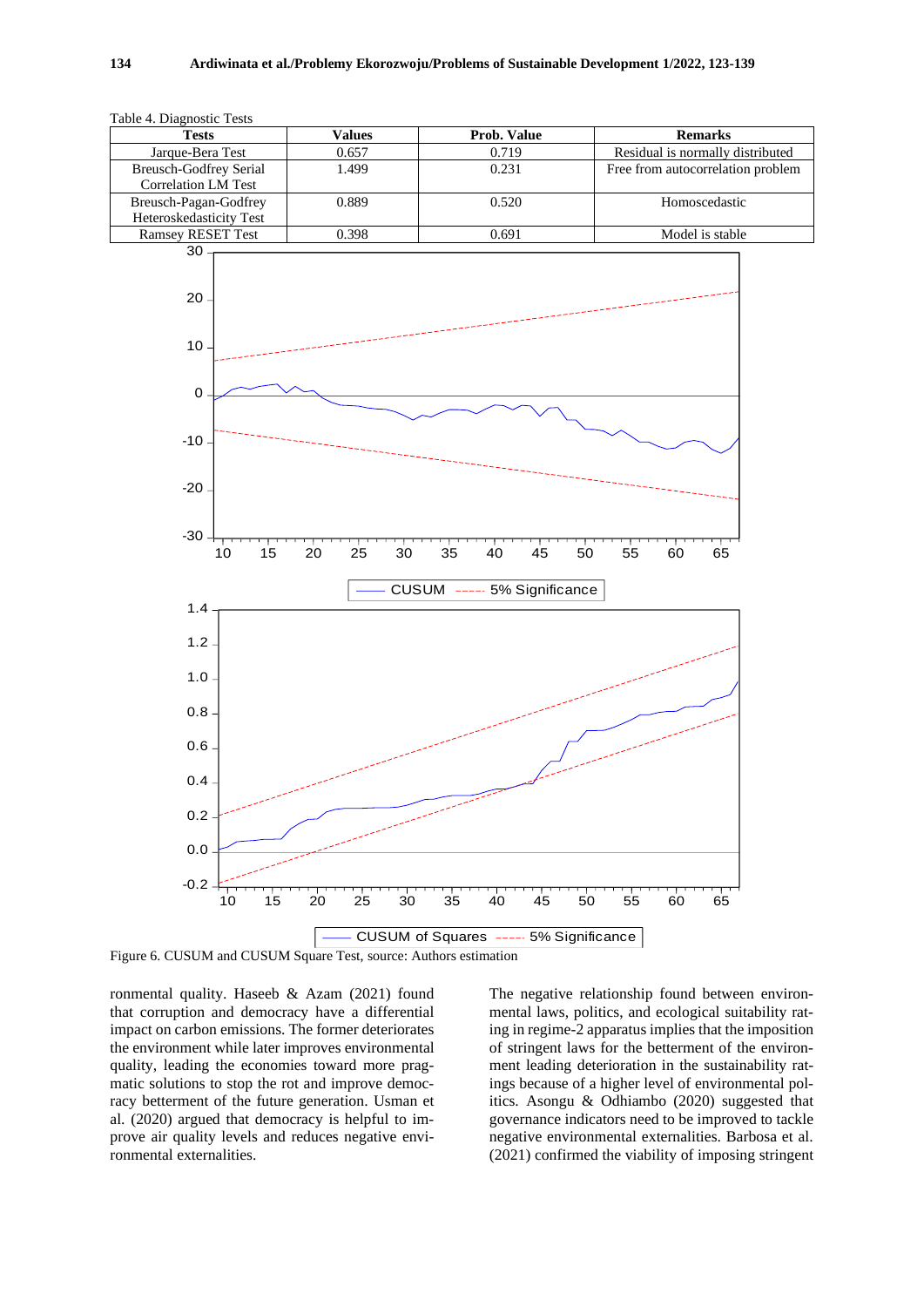| <b>Unidirectional Causality</b> |                     | <b>Bidirectional Causality</b>                         |                     |  |  |
|---------------------------------|---------------------|--------------------------------------------------------|---------------------|--|--|
| <b>Causal Factors</b>           | <b>F-statistics</b> | <b>Causal Factors</b>                                  | <b>F-statistics</b> |  |  |
| $ENVCOR \rightarrow ENVPOL$     | 2.698               | $ENVREG \leftrightarrow ENVCOR$                        | 3.199               |  |  |
|                                 | (0.075)             |                                                        | (0.047)             |  |  |
| GOVTEFF→ENVCOR                  | 2.602               |                                                        | 3.072               |  |  |
|                                 | (0.082)             |                                                        | (0.053)             |  |  |
| $ENVCOR \rightarrow GDPPC$      | 3.500               | ENVREG↔ENVPOL                                          | 5.673               |  |  |
|                                 | (0.036)             |                                                        | (0.005)             |  |  |
| $ENVDEM \rightarrow GDPPC$      | 4.710               |                                                        | 2.519               |  |  |
|                                 | (0.012)             |                                                        | (0.089)             |  |  |
| $ENVLAW \rightarrow ENVPOL$     | 4.692               | Note: ENVCOR shows environmental corruption, ENVDEM    |                     |  |  |
|                                 | (0.012)             | shows environmental democracy, ENVLAW shows environ-   |                     |  |  |
| $ENVLAW \rightarrow GDPPC$      | 4.064               | mental laws, ENVPOL shows environmental politics, EN-  |                     |  |  |
|                                 | (0.022)             | VREG shows environmental regulations, GOVTEFF shows    |                     |  |  |
| GOVTEFF→ENVPOL                  | 6.563               | government effectiveness, and GDPPC shows GDP per cap- |                     |  |  |
|                                 | (0.002)             | ita. The small bracket shows the probability value.    |                     |  |  |
| $ENVREG \rightarrow GDPPC$      | 3.384               |                                                        |                     |  |  |
|                                 | (0.040)             |                                                        |                     |  |  |
| GOVTEFF→GDPPC                   | 3.067               |                                                        |                     |  |  |
|                                 | (0.053)             |                                                        |                     |  |  |

a Table 5. Granger Causality Estimates

environmental laws to improve environmental quality. In the absence of environmental laws, the impact of environmental quality negatively affected human well-being and biodiversity loss. Hence, it is crucial to move forward to improve ecological standards through devising sustainable laws for resource conservation. Murshed et al. (2021) concluded that ecological footprints could be limited by imposing stringent regulations coupled with renewable energy that help move forward towards global prosperity.

The per capita income and government effectiveness played an essential role in improving environmental sustainability ratings, as continued economic growth and government efficient policies helpful to build solid institutional support that takes care of environmental resources and way forwards towards shared prosperity. Adekunle (2020) argued that governance factors are helpful to determine the role of environmental resources in attaining ecological sustainability. The regulatory quality and the rule of law are headed to transform the green development agenda through good governance reforms. The government effectiveness needs more caution to improve environmental quality to enhance institutional performance. Khan et al. (2021) concluded that sound institutional quality is helpful to draw a positive image of the country to the way forward towards attaining ecological sustainability, leading to improve regulatory bodies and utilizing a green energy mix that enables the world to progress for green growth agenda. Kamah et al. (2021) found that institutional quality intervenes in the growth-sustainability nexus to decrease environmental damages and support inclusive growth agendas. Table 4 shows the diagnostic testing estimates of the regression apparatus.

The results show that the Jarque-Bera statistics (used for assessing the normality of the residuals) are statistically insignificant; hence it accepted the null hypothesis that the residual of the regression estimates

is normally distributed. Further, the study used a serial correlation test and confirmed that the regression estimates have no such autocorrelation problem; hence the result is generally consistent and unbiased. The heteroskedasticity test is also in line with the other diagnostic estimates and confirmed that the residual of the regression estimates has constant variance. Finally, the model stability is checked by the Ramsey RESET test and confirmed that the model estimates are stable over time. Figure 6 shows the CUSUM and CUSUM square estimates for ready reference.

The CUSUM and CUSUM square test confirmed that the model is statistically significant at a 5% level; hence the given regression estimates are stable in the long run. Table 5 shows the Granger causality estimates and found that environmental corruption Granger causes ecological politics and per capita income, whereas environmental law and government effectiveness both Granger cause to environmental politics and economic growth. Further, government effectiveness Granger causes environmental corruption, while environmental democracy and environmental regulations Granger cause economic growth. Environmental regulation has a two-way linkage with environmental corruption, and environmental politics to support regulation led corruption and politics across countries. Based on the causal estimates, the study further moves to estimate forecasted variance decomposition error of environmental sustainability rating influenced by the environmental governance indicators.

The stability of the VAR model is essential before going to estimate variance decomposition analysis. The model stability can be checked by the inverse roots of AR characteristics polynomial. The AR inverse roots should be less than the unity, corresponding that the polynomial values remain inside the unit circle. Figure 7 clearly shows that the VAR model is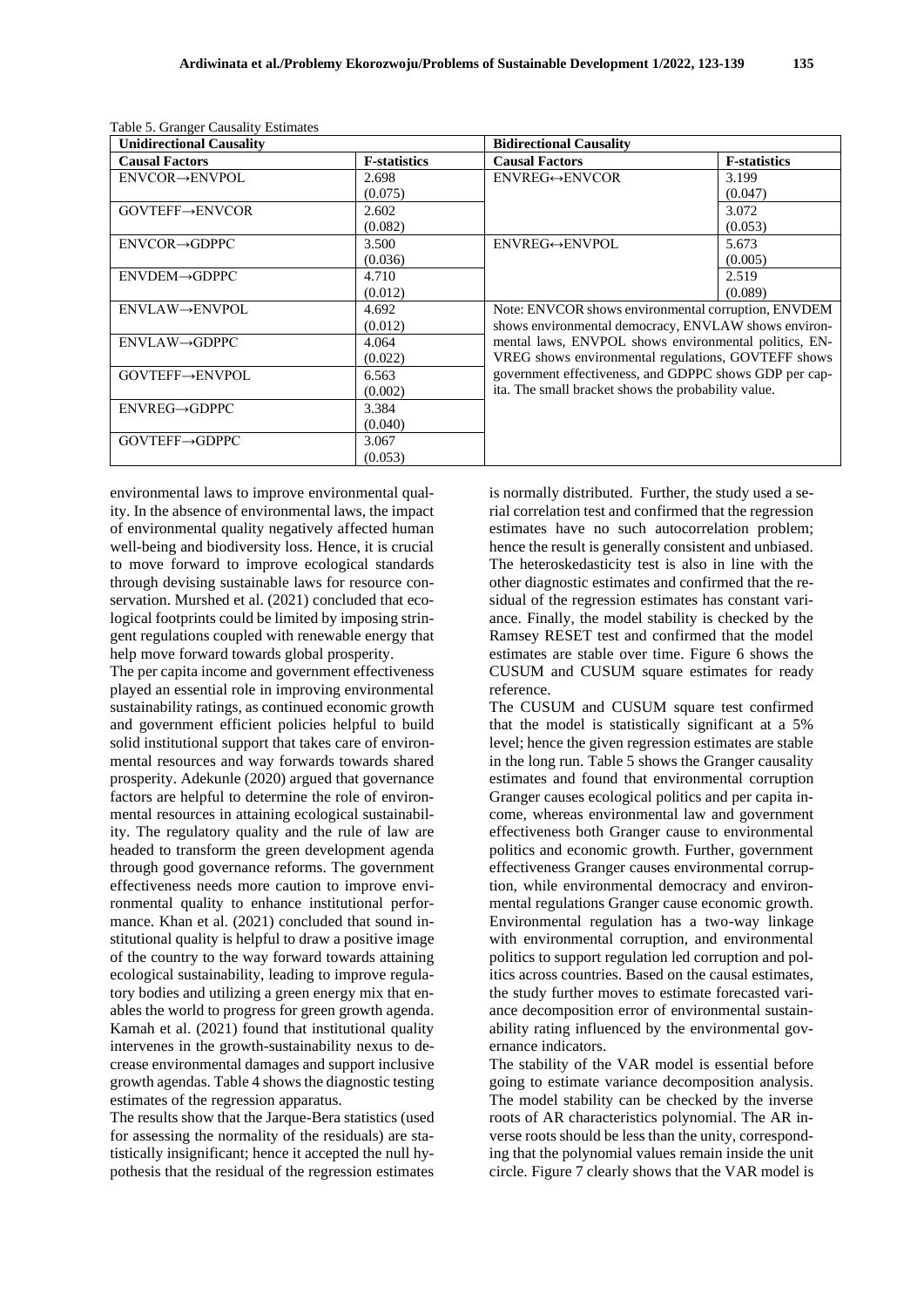stable as the inverse roots of AR polynomial characteristics remain inside the circle and value less than the unity. Hence, the study safely moves to the estimates VDA model.



Table 6 shows the VDA estimates of ESR, indicating that shock to ESR account is 100% and 70.498% variability in itself in the first and tenth periods, respectively, which found a downward trend over the time horizon. Further, variability in the ESR from 0% to 2.533% can be explained by the innovation to corruption indicator, showing an increasing trend over the next ten years' time period. The other governance indicators, including environmental democracy, laws, politics, regulation, and government effectiveness, explained their innovation to ESR from 0% to 4.404%, 1.716%, 8.844%, 1.800%, and 8,657%, respectively. The per capita income explained their innovation on ESR from 0% to 1.545% over the time horizon.

The results further suggested that environmental politics will greatly influence ESR, followed by government effectiveness and environmental democracy, whereas the least influenced will be of per capita income on ESR over time. The results emphasized the need to propose sustainable policy implications to support the green developmental agenda across countries.

#### **4. Conclusions and Policy Implications**

The environmental governance framework comprises socioeconomic and political considerations related to sustainable development, which helps to reduce environmental corruption and promote laws, regulations, and fair politics to achieve a clean and green developmental agenda. This study offered a sustainable governance design to support government effectiveness indicators that help to improve environmental sustainability ratings in a cross-sectional panel of 67 countries. The results show that

environmental corruption, stringent environmental laws and environmental politics are the vital detrimental factors of the sustainability agenda that sabotaged the dream of fair economic and environmental resources. The causality estimates confirmed the corruption led economic growth, government effectiveness led political stability, democracy led economic growth, and environmental laws led politics across countries. Further, the two-way linkages between environmental regulations, corruption, and politics open new avenues of sustainability debate, leading the economy to be more vibrant and pragmatic in broad-based development. The forecasting estimates suggested that environmental politics, government effectiveness, and democracy would likely influence environmental sustainability rating for the next ten years. Based on the findings, the study proposed the following policy implications for making an efficient environmental governance framework worldwide, i.e.

- i) The cost of environmental corruption impairs economic and environmental resources. The lack of governance framework and ease of environmental policies leading the situation more worsen. The need to set up an anti-corruption unit, strengthen governance framework, harness environmental knowledge, and improve leadership qualities may minimize the stem of corruption worldwide.
- ii) The causes of environmental corruption are many, including inadequate transparency mechanism, distorted environmental policies, and political instability leading to more injudicious resource distribution that creates many social evils. The absenteeism of environmental laws and regulations further put pressure on the natural environment that negatively affects the countries' health and wealth. The need for a transparent mechanism for conserving natural resources and stringent government regulations may be helpful to achieve green sustainability agenda.
- iii) Environmental democracy is the sustainable policy option to revitalize economic and natural resource policies to equitably address the resource constraints and set a standard for meeting future generation needs. The right to information, equal participation and access to justice are the main ingredients of democracy used to prevent environmental resources. The Rio Declaration is mainly emphasized to access justice to reach the natural resource market to move forward towards a healthy environment. Public participation is imperative for sustainable development. Technocracy may allow ecological rights to limit environmental corruption.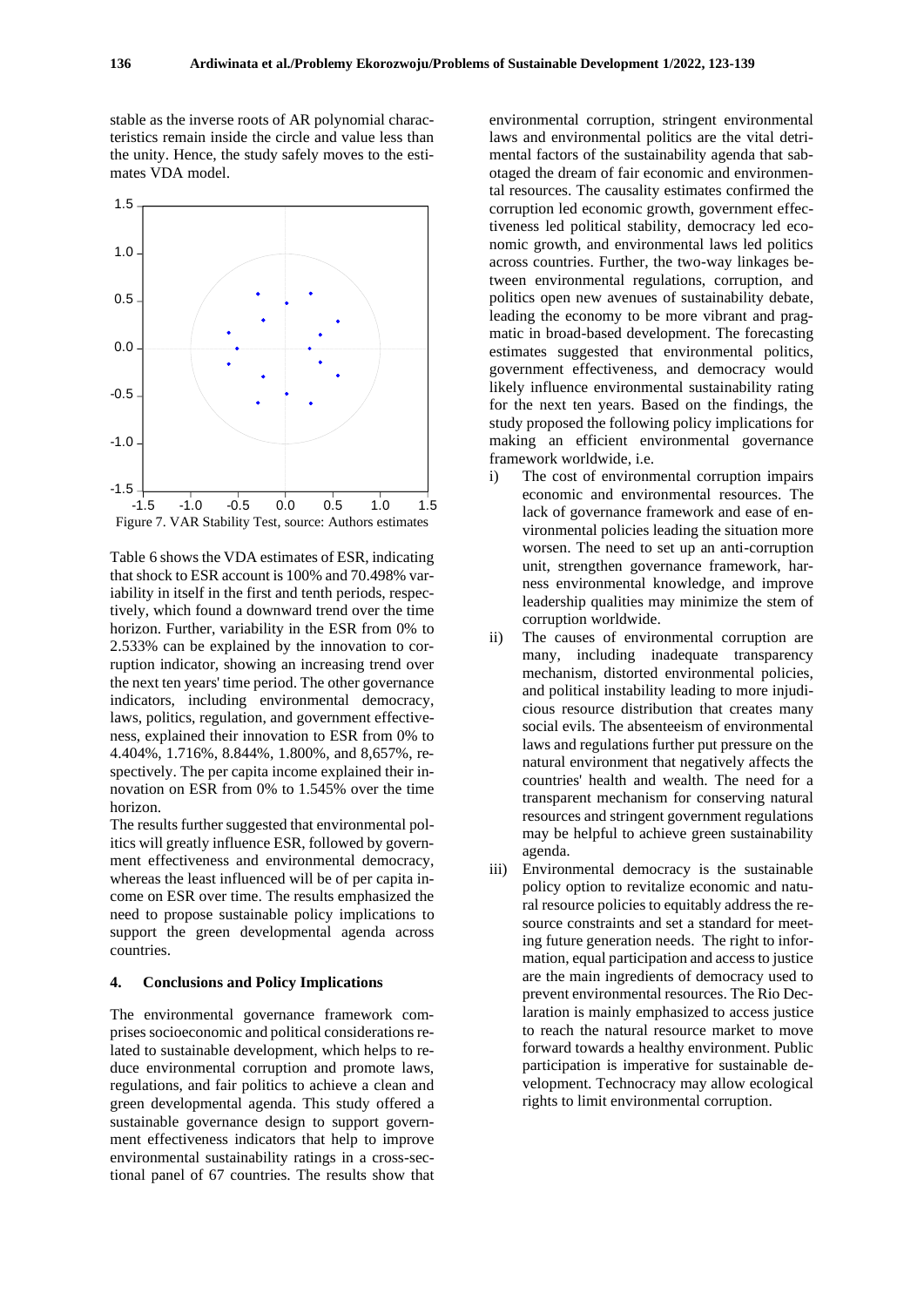| Period | S.E.     | <b>ESR</b> | <b>ENVCOR</b> | <b>ENVDEM</b> | <b>ENVLAW</b> | <b>ENVPOL</b> | <b>ENVREG</b> | <b>GDPPC</b> | <b>GOVTEFF</b> |
|--------|----------|------------|---------------|---------------|---------------|---------------|---------------|--------------|----------------|
|        | 0.513090 | 100        |               |               |               | $\theta$      |               | 0            |                |
| 2      | 0.571078 | 81.23694   | 0.661115      | 1.978861      | 0.224227      | 6.913550      | 1.141690      | 0.201169     | 7.642446       |
| 3      | 0.589529 | 76.42874   | 0.727542      | 1.857895      | 0.600333      | 9.627328      | 1.296293      | 1.491724     | 7.970141       |
| 4      | 0.607248 | 72.36996   | 2.505920      | 4.127292      | 0.773061      | 9.091139      | 1.257067      | 1.454434     | 8.421128       |
| 5      | 0.615466 | 71.55775   | 2.441952      | 4.270633      | 1.411975      | 8.871668      | 1.348676      | 1.424033     | 8.673311       |
| 6      | 0.619353 | 70.77850   | 2.539362      | 4.386761      | 1.549510      | 8.877238      | 1.782131      | 1.500061     | 8.586432       |
|        | 0.620158 | 70.61555   | 2.532828      | 4.408625      | 1.638455      | 8.854890      | 1.778515      | 1.537606     | 8.633526       |
| 8      | 0.620734 | 70.52213   | 2.528741      | 4.401808      | 1.714441      | 8.842957      | 1.797102      | 1.540091     | 8.652727       |
| 9      | 0.620805 | 70.50607   | 2.532588      | 4.400996      | 1.716176      | 8.844541      | 1.800194      | 1.544916     | 8.654517       |
| 10     | 0.620843 | 70.49813   | 2.533942      | 4.404034      | 1.716086      | 8.844550      | 1.800116      | 1.545683     | 8.657455       |

Table 6. Variance Decomposition Analysis of ESR

Note: ENVCOR shows environmental corruption, ENVDEM shows environmental democracy, ENVLAW shows environmental laws, ENVPOL shows environmental politics, ENVREG shows environmental regulations, ESR shows environmental sustainability rating, GOVTEFF shows government effectiveness, and GDPPC shows GDP per capita.

- iv) The ease of environmental laws and regulations put many constraints on ecologically sustainable development that need to be effectively controlled by government intervention via carbon taxes and emissions-cap to reduce dirty production. The sustainable strategy calls for more environmentally friendly policies, leading the sustainability ratings more towards progressive development, and
- v) Environmental politics is all about politics related to the environment and its long-term sustainability. Environmental challenges cannot be minimized through knowledge and technological spillovers while it remains needed to opt for different environmental politics to fix environmental damages. Political solutions to tackle climate change is the foremost policy agenda to control global average temperature. Creating the international liaison is likely to improve the environmental sustainability agenda, which helps to get shared wisdom and green policies.

The improvement in the environmental sustainability agenda remains a dream for the environmentalists and government officials to make environmentally friendly policies and control dirty production through collaboration and technical expertise. The environmental governance framework is helpful to create a liaison between the community and their stakeholders and give autonomy to make pro-environmental decisions, which reducing negative environmental externalities. Environmental democracy, laws and sustainable regulations are helpful to the way forward towards healthy policies, which stop the rot and making economies more towards pragmatic solutions.

#### **Acknowledgements**

Researchers Supporting Project number (RSP-2022/87), King Saud University, Riyadh, Saudi Arabia.

#### **References**

- 1. ADAMS D., ADAMS K., ULLAH S., ULLAH F., 2019, Globalisation, governance, accountability and the natural resource 'curse': Implications for socioeconomic growth of oil-rich developing countries, *Resources Policy*, 61: 128-140.
- 2. ADEKUNLE I.A., 2021, On the search for environmental sustainability in Africa: the role of governance, *Environmental Science and Pollution Research*, 28(12): 14607-14620.
- 3. AGUILERA R.V., ARAGÓN-CORREA J.A., MARANO V., TASHMAN P.A., 2021, The corporate governance of environmental sustainability: A review and proposal for more integrated research, *Journal of Management*, DOI: 10.1177/0149206321991212.
- 4. AHMED Z., CARY M., LE H. P., 2021, Accounting asymmetries in the long-run nexus between globalization and environmental sustainability in the United States: an aggregated and disaggregated investigation, *Environmental Impact Assessment Review*, 86: 106511.
- 5. ANSER M. K., AHMAD M., KHAN M. A., NAS-SAN, A. A., ASKAR S. E., ZAMAN K., KABBANI A., 2021, Progress in nuclear energy with carbon pricing to achieve environmental sustainability agenda: on the edge of one's seat, *Environmental Science and Pollution Research*, DOI: 10.1007/s11356-021-12966-y.
- 6. ARMINEN H., MENEGAKI A.N., 2019, Corruption, climate and the energy-environment-growth nexus, *Energy Economics*, 80: 621-634.
- 7. ASONGU S.A., ODHIAMBO N.M., 2021, Enhancing governance for environmental sustainability in sub-Saharan Africa, *Energy Exploration & Exploitation*, 39(1): 444-463.
- 8. BARBOSA L.G., ALVES M.A.S., GRELLE C.E. V., 2021, Actions against sustainability: Dismantling of the environmental policies in Brazil, *Land Use Policy*, 104: 105384.
- 9. BENNETT N.J., SATTERFIELD T., 2018, Environmental governance: A practical framework to guide design, evaluation, and analysis, *Conservation Letters,* 11(6): e12600.
- 10. CHENG R., LI W., LU Z., ZHOU S., MENG C., 2020, Integrating the three-line environmental governance and environmental sustainability evaluation of urban industry in China, *Journal of Cleaner Production*, 264: 121554.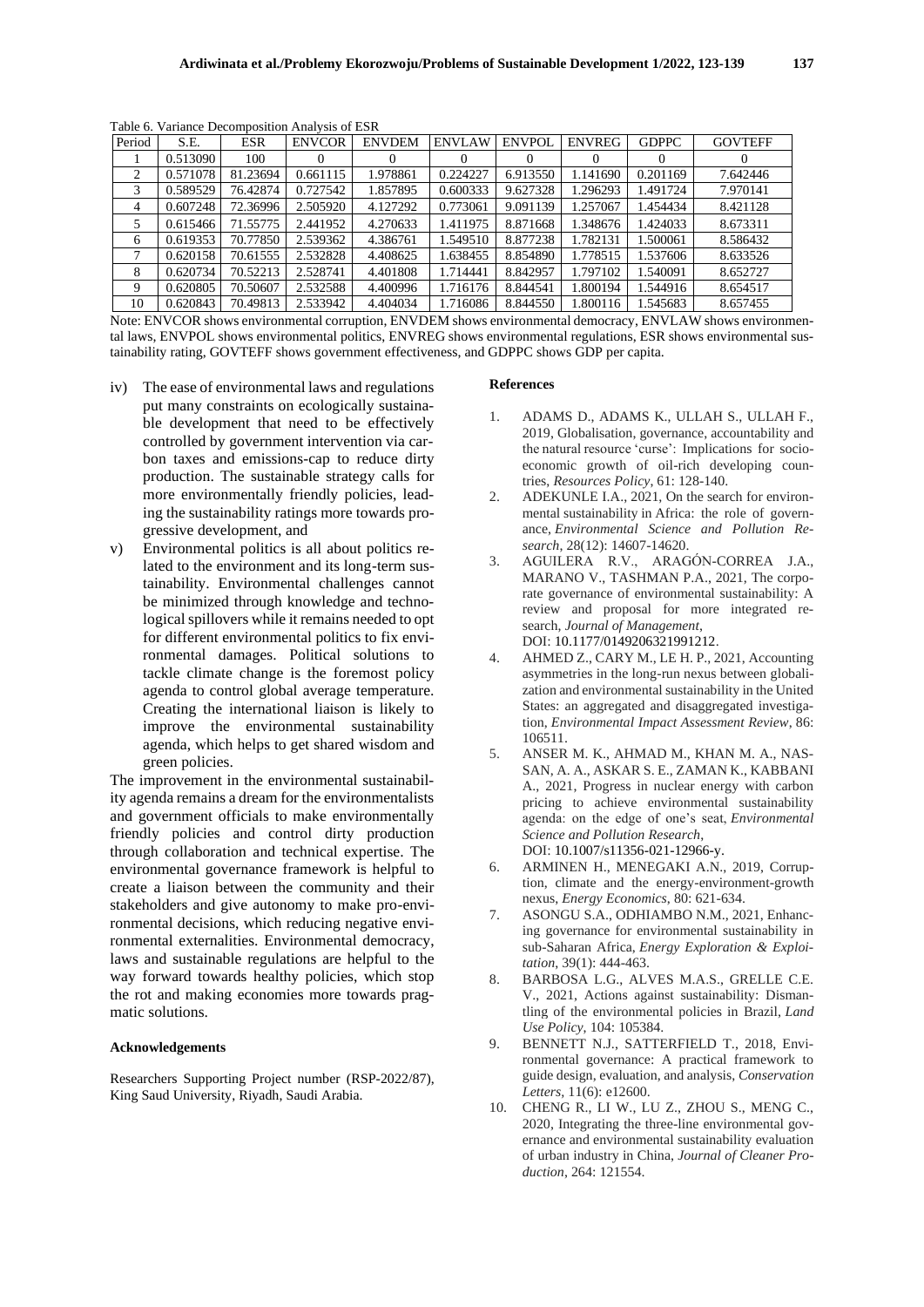- 11. COENEN J., BAGER S., MEYFROIDT P., NEWIG J., CHALLIES E., 2021, Environmental Governance of China's Belt and Road Initiative, *Environmental Policy and Governance*, 31(1): 3-17.
- 12. DRESSEL S., SJÖLANDER-LINDQVIST A., JO-HANSSON M., ERICSSON G., SANDSTRÖM C., 2021, Achieving Social and Ecological Outcomes in Collaborative Environmental Governance: Good Examples from Swedish Moose Management, *Sustainability*, 13(4): 2329, DOI: 10.3390/su13042329.
- 13. GANDA F., 2020, The influence of corruption on environmental sustainability in the developing economies of Southern Africa, *Heliyon*, 6(7): e04387.
- 14. GIANNETTI B.F., AGOSTINHO F., ERAS J.C., YANG Z., ALMEIDA C.M.V.B., 2020, Cleaner production for achieving the sustainable development goals, *Journal of Cleaner Production*, 271: 122127.
- 15. GIESEKE T., 2020, Collaborative Environmental Governance Frameworks: A Practical Guide. CRC Press, Routledge, Taylor & Francis Group, UK, https://www.routledge.com/Collaborative-Environmental-Governance-Frameworks-A-Practical-Guid e/Gieseke/p/book/9781138584501# (16-07-2021).
- 16. GÖK A., SODHI N., 2021, The environmental impact of governance: a system-generalized method of moments analysis, *Environmental Science and Pollution Research*, 28: 32995-33008.
- 17. GUPTA A.C., CHATTERJEE N., 2021, Economic Values for the Environment with Special Reference to the Contingent Valuation Method, *Environmental Management: Issues and Concerns in Developing Countries*, ed. Sikdar P.K., Springer, Cham,

DOI: 10.1007/978-3-030-62529-0\_14.

- 18. GUPTA, A., BOAS I., OOSTERVEER P., 2020, Transparency in global sustainability governance: to what effect?, *Journal of Environmental Policy and Planning,* 22(1): 84-97.
- 19. HASEEB M., ZAM M., 2021, Dynamic nexus among tourism, corruption, democracy and environmental degradation: a panel data investigation, *Environment, Development and Sustainability*, 23(4): 5557-5575.
- 20. JAGER N.W., NEWIG J., CHALLIES E., KOCHSKÄMPER E., 2020, Pathways to implementation: Evidence on how participation in environmental governance impacts on environmental outcomes, *Journal of Public Administration Research and Theory*, 30(3): 383-399.
- 21. JIANG X., LI G., FU W., 2021, Government environmental governance, structural adjustment and air quality: A quasi-natural experiment based on the three-year action plan to win the blue sky defense war, *Journal of Environmental Management*, 277: 111470.
- 22. KAGAYA S., WADA T., 2021, The application of environmental governance for sustainable watershed-based management, *Asia-Pacific Journal of Regional Science*, 5(2): 643-671.
- 23. KAMAH M., RITI J. S., BIN P., 2021, Inclusive growth and environmental sustainability: the role of institutional quality in sub-Saharan Africa, *Environmental Science and Pollution Research*, DOI: 10.1007/s11356-021-13125-z.
- 24. KHAN H., WEILI L., KHAN I., 2021, Environmental innovation, trade openness and quality institutions: an integrated investigation about environmental sustainability, *Environment, Development and Sustainability*, DOI: 10.1007/s10668-021-01590-y.
- 25. LAWLESS S., SONG A. M., COHEN P. J., MOR-RISON T. H., 2020, Rights, equity and justice: a diagnostic for social meta-norm diffusion in environmental governance, *Earth System Governance*, 6: 100052.
- 26. LE H. P., SARKODIE S.A., 2020, Dynamic linkage between renewable and conventional energy use, environmental quality and economic growth: evidence from Emerging Market and Developing Economies, *Energy Reports*, 6: 965-973.
- 27. LEAL P.H., MARQUES A.C., 2021, The environmental impacts of globalisation and corruption: Evidence from a set of African countries, *Environmental Science & Policy*, 115: 116-124.
- 28. MAZUR K., TOMASHUK I., 2019, Governance and regulation as an indispensable condition for developing the potential of rural areas, *Baltic journal of economic studies*, 5(5): 67-78.
- 29. MOUSSA T., KOTB A., HELFAYA A., 2021, An Empirical Investigation of UK Environmental Targets Disclosure: The Role of Environmental Governance and Performance, *European Accounting Review*, DOI: 10.1080/09638180.2021.1890173
- 30. MURSHED M., RAHMAN M.A., ALAM M.S., AHMAD P., DAGAR V., 2021, The nexus between environmental regulations, economic growth, and environmental sustainability: linking environmental patents to ecological footprint reduction in South Asia, *Environmental Science and Pollution Research*, DOI: 10.1007/s11356-021-13381-z.
- 31. NGUYEN B., 2021, Does Local Environmental Governance Improve Tourism Companies' Performance? Evidence from Vietnam, *Journal of Travel Research*, DOI: 10.1177/00472875211002653.
- 32. PASGAARD M., VAN HECKEN G., EHAMMER A., STRANGE N., 2017, Unfolding scientific expertise and security in the changing governance of Ecosystem Services, *Geoforum*, 84: 354-367.
- 33. PEKER E., ATAÖV A., 2021, Governance of Climate Responsive Cities: Scale Matters!, *Governance of Climate Responsive Cities. The Urban Book Serie*s, eds. Peker E., Ataöv A., Springer, Cham, DOI: 10.1007/978-3-030-73399-5\_1.
- 34. PICKERING J., BÄCKSTRAND K., SCHLOS-BERG D., 2020, Between environmental and ecological democracy: theory and practice at the democracy-environment nexus, *Journal of Environmental Policy & Planning,* 22(1): 1-15.
- 35. QUANDT R.E., 1972, A new approach to estimating switching regressions, *Journal of the American statistical association*, 67(338): 306-310.
- 36. QURESHI M.I., QAYYUM S., NASSAN A.A., AL-DAKHIL A.M., ABRO M.M.Q., ZAMAN K., 2019, Management of various socio-economic factors under the United Nations sustainable development agenda, *Resources Policy*, 64: 101515.
- 37. RAJESH, R., 2020, Exploring the sustainability performances of firms using environmental, social, and governance scores, *Journal of Cleaner Production*, 247: 119600.